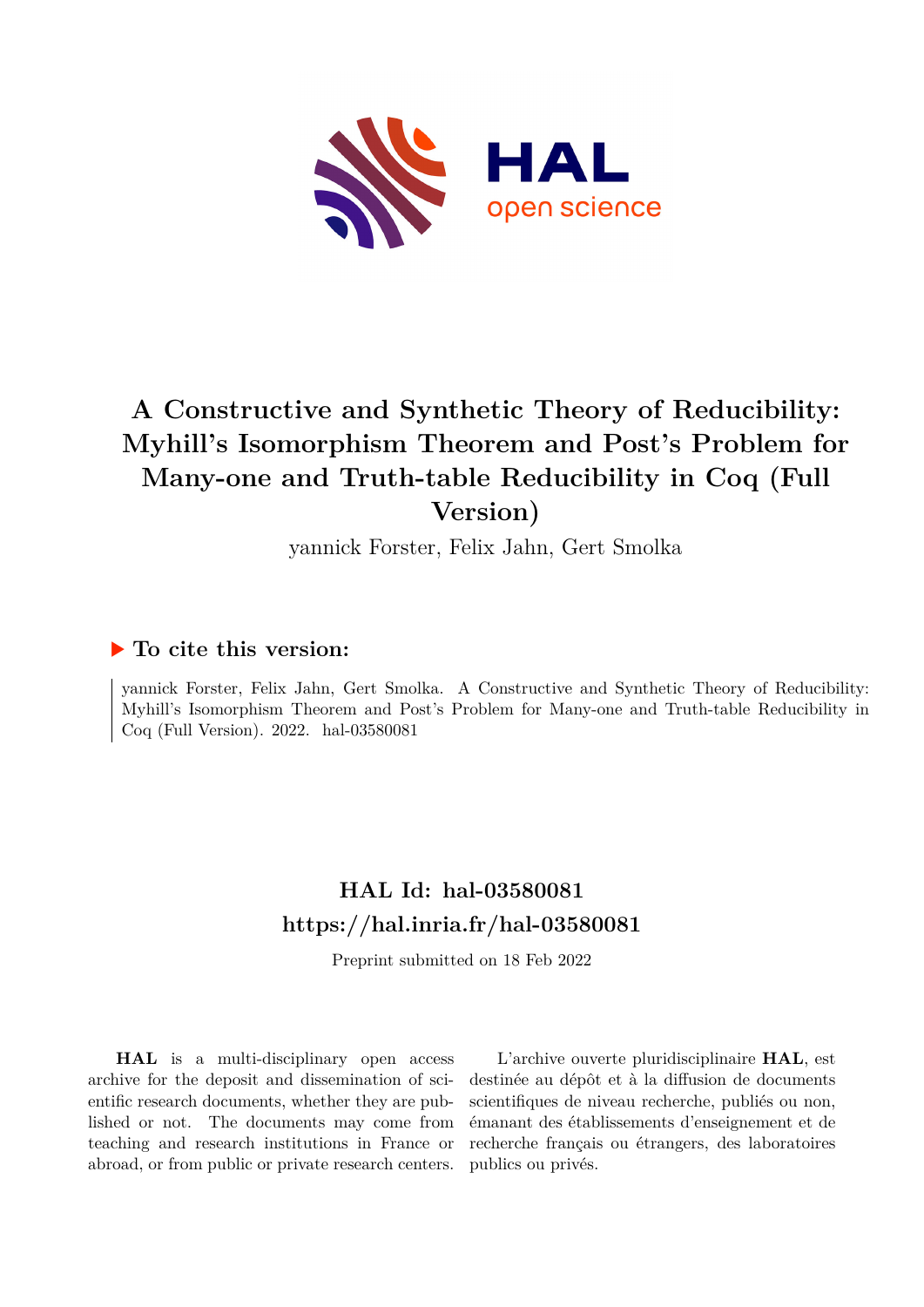## **A Constructive and Synthetic Theory of Reducibility Myhill's Isomorphism Theorem and Post's Problem for Many-one and Truth-table Reducibility in Coq (Full Version)**

### **Yannick Forster** ⊠<sup>®</sup>

Saarland University, Saarland Informatics Campus, Saarbrücken, Germany Inria, Gallinette Project-Team, Nantes, France

#### **Felix Jahn** [!](mailto:s8fejahn@stud.uni-saarland.de)

Saarland University, Saarland Informatics Campus, Saarbrücken, Germany

#### **Gert Smolka** [!](mailto:smolka@cs.uni-saarland.de)

Saarland University, Saarland Informatics Campus, Saarbrücken, Germany

#### **Abstract**

We present a constructive analysis and machine-checked synthetic approach to the theory of one-one, many-one, and truth-table reductions carried out in the Calculus of Inductive Constructions, the type theory underlying the proof assistant Coq.

In synthetic computability, one assumes axioms allowing to carry out computability theory with all definitions and proofs purely in terms of functions of the type theory with no mention of a model of computation. Our synthetic proof of Myhill's isomorphism theorem that one-one equivalence yields a computational isomorphism makes a compelling case for synthetic computability due to its simplicity without sacrificing formality.

Synthetic computability also clears the lense for constructivisation. We do not assume classical axioms, not even Markov's principle, possible by a careful constructivised definition of simple and hypersimple predicates, still yielding the expected strong results: a simple predicate exists, is enumerable, undecidable, but many-one incomplete (Post's problem for many-one reducibility), and a hypersimple predicate exists, is enumerable, undecidable, but truth-table incomplete (Post's problem for truth-table reducibility).

**2012 ACM Subject Classification** Theory of computation → Constructive mathematics; Type theory

**Keywords and phrases** type theory, computability theory, constructive reverse mathematics, Coq

**Supplementary Material** [github.com/uds-psl/coq-synthetic-computability/tree/degrees](https://github.com/uds-psl/coq-synthetic-computability/tree/degrees).

**Funding** *Yannick Forster*: received funding from the European Union's Horizon 2020 research and innovation programme under the Marie Skłodowska-Curie grant agreement No. 101024493.

### **1 Introduction**

The founding moment of "computability theory" deserving of the suffix "theory" was maybe Emil L. Post's 1944 paper [18]. Post introduced the concepts of one-one, many-one, and truth-table reducibility and identified and answered important questions on the structure of the reducibility degrees induced by these relations. Centrally, Post was interested in the question whether there are enumerable but undecidable degrees such that an undecidability proof cannot be done by reduction from the halting problem. For many-one and truth-table reducibility, Post was able to construct such degrees by introducing simple and hypersimple sets, which are still taught in modern textbook presentations of the field. The question whether an enumerable, undecidable problem which is not Turing-reducible from the halting problem exists became known as *Post's problem*, and we reuse the terminology *Post's problem for many-one reducibility*  $(\leq_m)$  and *Post's problem for truth-table reducibility*  $(\leq_t)$  in the same fashion. Early in his paper, Post remarks *'That mathematicians generally are oblivious to the importance of this work of Gödel, Church, Turing, Kleene, Rosser and others as it affects the subject of their own interest is in part due to the forbidding, diverse and alien*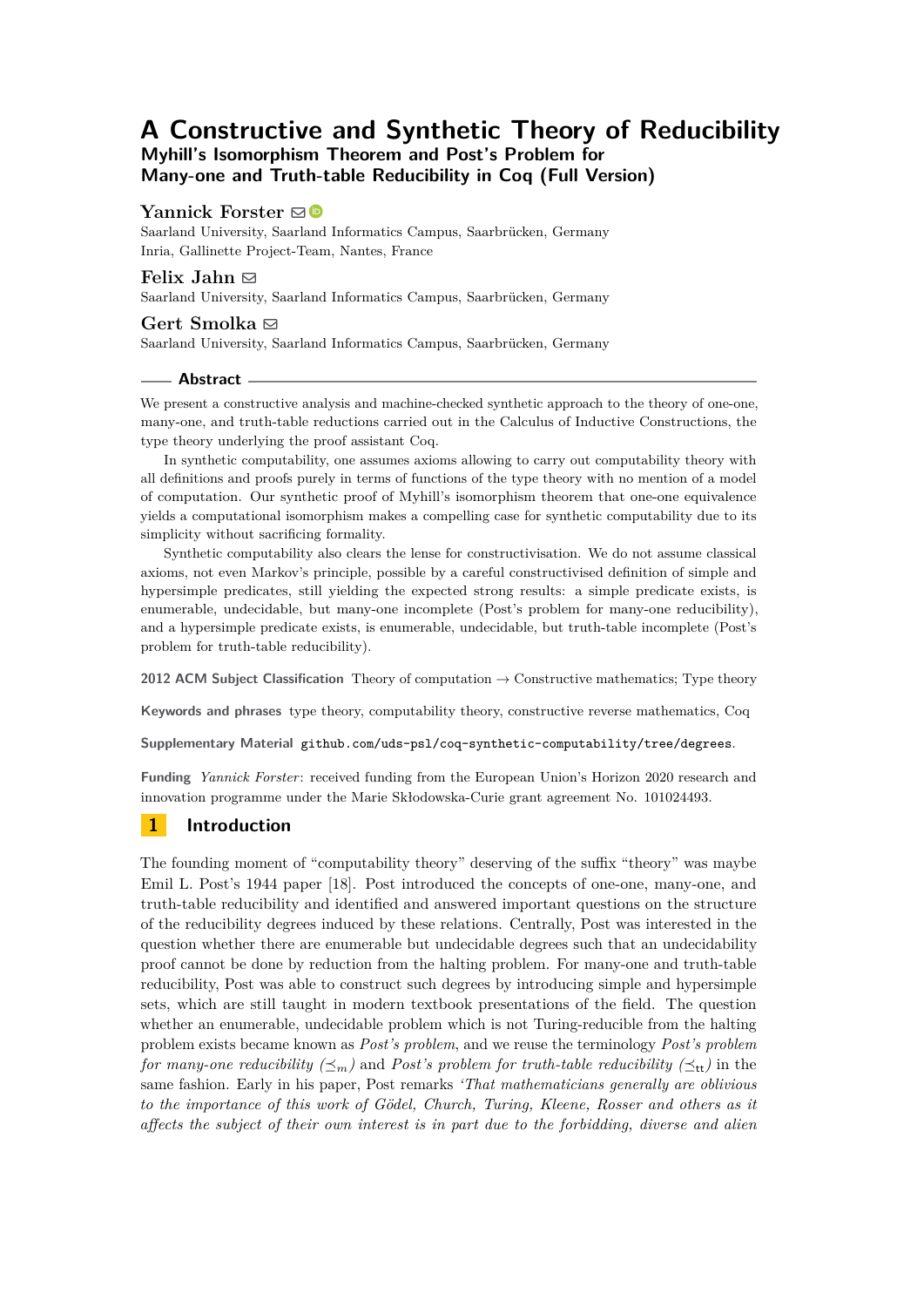*formalisms in which this work is embodied.'*

The evolution of "computability" to "computability theory" started by Post was enabled by a presentation of the lead questions in a more appealing, intuitive way, abstracting away from the "forbidding, alien formalisms" constituted by general recursive functions, Turing machines, the *λ*-calculus, or Post's own tag systems. However, concrete formalisations of results are still omnipresent in Post's work and are just hidden from the reader. Post remarks that for his paper *'in every instance the informal "proof" was first obtained; and once gotten, transforming it into the formal proof turned out to be a routine chore'*. In computability theory, a fully formal proof of course elaborates on all logical details as in other areas of mathematics, but it also has to explicitly construct (Gödel codes of) programs in the chosen model of computation, insert universal machines, apply the *s*-*m*-*n* theorem, use fixpoint theorems, etc. Up to the present day the broad field of computability theory, including complexity theory, has not changed in this matter: proofs might be developed formally with pen and paper, but they are only communicated informally.

We work in a different setting: synthetic computability using as logical foundation the Calculus of Inductive Constructions (CIC, the type theory underlying the Coq proof assistant) following Forster [7]. In the most basic form of synthetic computability, morally present in the Russian school of constructivism due to Markov [13], one assumes an axiom stating that for every function  $\mathbb{N} \to \mathbb{N}$  there exists a  $\mu$ -recursive function computing it, known as CT (Church's thesis, [11]). In synthetic computability due to Richman [20], a function  $\phi: \mathbb{N} \to (\mathbb{N} \to \mathbb{N})$  is *abstractly* assumed to be universal for all functions  $\mathbb{N} \to \mathbb{N}$  (the axiom EPF, stating that  $\forall f : \mathbb{N} \to \mathbb{N}$ . $\exists c. \phi_c \equiv f$ ). Richman assumes the axiom of countable choice to be able to prove the *s*-*m*-*n* theorem, and in his book with Bridges [2] they remark that assuming just an *s*-*m*-*n* operator abstractly would also suffice, without elaborating further. Abstracting even more, Bauer [1] just works with enumerable sets and assumes that the set of enumerable sets is enumerable, together with Markov's principle and the axiom of countable choice.

As a consequence of assuming axioms of synthetic computability together with the axioms of countable choice, the law of excluded middle becomes disprovable. This renders synthetic computability in these settings a constructivist, anti-classical endeavour. Textbook presentations of computability theory are however explicit in that they use classical logic freely. Thus, to translate textbooks presentations into an anti-classical synthetic setting, one has to constructivise proofs on the go. However, this is not always completely possible: It is well-known that Post's theorem that a set is decidable if and only if both it and its complement are enumerable is known to be equivalent to MP [26]. For other results like Myhill's isomorphism theorem, hypersimple sets, and Post's problem to the best of our knowledge it was unknown which logical assumptions such as LEM or MP are necessary.

Forster [7, 6] observes that in CIC, assuming a universal function  $\phi$  abstractly together with an abstract *s*-*m*-*n* operator suffices to carry out synthetic computability theory. Equivalently, several axioms are presented: The axiom EPF, concerned with partial functions and more akin to the one used by Richman, and the axiom EA, concerned with enumerable predicates and more akin to Bauer's axiom. Since in CIC the axiom of countable choice is not provable, it seems that one can consistently assume classical logical axioms even as strong as the law of excluded middle if needed.

The setting is fully in the spirit of Post's abstraction away from the "forbidding, alien formalisms" of machine models and forms a suitable setting for the analysis of the constructive status of theorem in computability theory. The present paper

**1.** presents a fully synthetic development of Myhill's isomorphism theorem [14] and most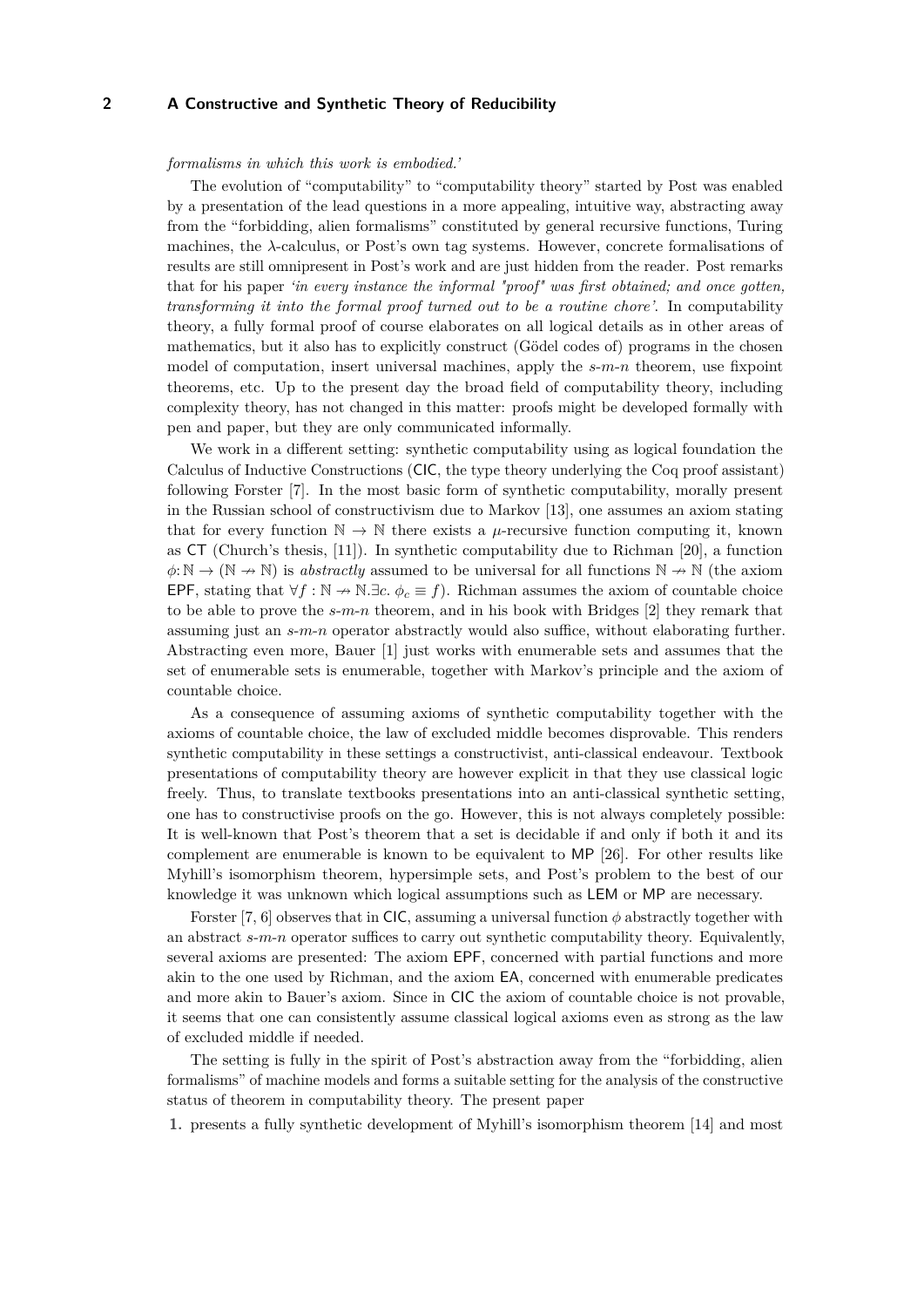#### **Y. Forster, F. Jahn, G. Smolka 3**

results from Post's 1944 paper [18], with no reference to any model of computation,

- **2.** uses intuitionistic logic enriched with the assumption of a universal enumerator and the *s*-*m*-*n* theorem and *no* additional axioms, and
- **3.** is fully mechanised in the Coq proof assistant as a further step in the overarching goal of mechanising the pillar-stones of mathematics and computer science. The results of the paper are hyperlinked with Coq code.

Since formalisation is a necessary pre-requisite for mechanisation, mechanisations of computability theory based on a textboook approach do not carry far: Virtually all models of computation are hard to formalise and even harder to mechanise, and although degrees of tedium vary, no model is as pleasing for mechanisation as the synthetic approach.

For the present paper, converting the well-known proofs from a set-theoretic foundation present in textbooks to type theory was not problematic. No extensionality issues were encountered, and predicates work well for the formalisation of decision problems.

Most prominently, we give machine-checked synthetic proofs of:

- **1.** Myhill's isomorphism theorem: One-one equivalent predicates are isomorphic.
- **2.** Post's problem for  $\leq_m$ : an enumerable, undecidable, many-one incomplete, simple predicate exists.
- **3.** Post's problem for  $\preceq_{tt}$ : an enumerable, undecidable, truth-table incomplete, hypersimple predicate exists.

Myhill's isomorphism theorem is a beautiful and concise case study of synthetic computability, needing no axioms whatsoever. We believe that our version is superior to both formal and informal textbook presentations, while being fully mechanised in less than 300 LoC.

For Post's problem for  $\leq_m$ , the definition of a simple predicate in the synthetic setting is most interesting. The complement of a simple predicate has to be infinite, but is not allowed to have an infinite, enumerable subpredicate. In classical mathematics, *p* is infinite if and only if it is Cantor-infinite, i.e. if there is an injective function  $\mathbb{N} \hookrightarrow p$ . However, Cantor-infinite predicates (defined via functions) have a (synthetically) enumerable, infinite subpredicate – enumerated by the function witnessing Cantor infinity. In constructive mathematics, a predicate *p* is called infinite if for any sequence  $[x_1, \ldots, x_n]$  there exists a *y* different from all  $x_i$  but s.t.  $py$ . However, any fully constructive proof of infinity in this sense can be turned into a proof of Cantor infinity, meaning there can be no such proof for the complement of a simple predicate. It is thus crucial that infinity is defined to be exactly non-finiteness. The complement of a simple predicate is then non-finite, but not (synthetically) Cantor-infinite. Only with this definition of infinity Post's problem for  $\preceq_m$  can be settled constructively.

For Post's problem for  $\preceq_{tt}$  several interesting aspects appear: First, the definition of hypersimple predicates has to be chosen carefully to ensure that hypersimple predicates are tt-incomplete. The construction of a hypersimple predicate *H* is then easier. But since conventional proofs of its undecidability factor via simpleness (and since the textbook proofs showing that hypersimple predicates are simple seem to be inherently classical and we only manage to weaken the assumption to MP), we give a direct, fully constructive undecidability proof for *H*, which however does not generalise to arbitrary hypersimple predicates.

We try to give intuitive conceptual outlines in the paper, but focus on the interesting synthetic and constructive aspects more than the proof ideas. We largely follow the excellent book by Rogers [21], supplemented by the books by Cutland [3], Soare [22], and Odifreddi [15]. The Bachelor's thesis of the second author [10], containing preliminary results covered in this paper, discusses some aspects in more detail. In general, it might be helpful for non-experts in computability theory to consult one of the books in cases where the presented intuition is not sufficient.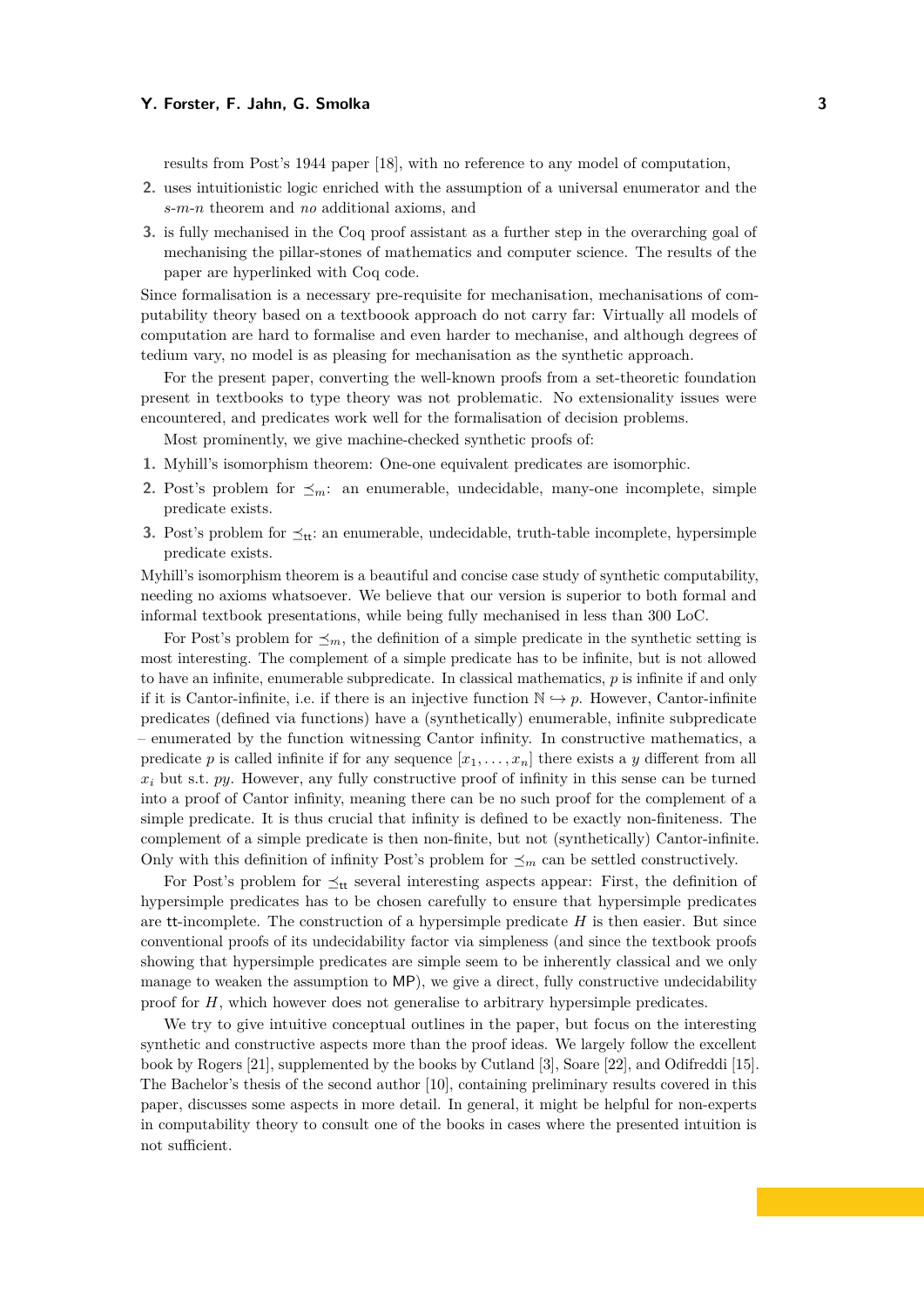### **2 The Calculus of Inductive Constructions**

We work in the polymorphic calculus of cumulative inductive constructions as implemented by the Coq proof assistant [24], which we will refer to as "CIC". The calculus is a constructive type theory with a (cumulative hierarchy of) type universe(s)  $\mathbb T$  and an impredicative universe of propositions  $\mathbb{P} \subseteq \mathbb{T}$ . The inductive types of interest in this paper are:

| $n:\mathbb{N} ::= 0   S_n$                                                               | (natural numbers) |
|------------------------------------------------------------------------------------------|-------------------|
| $b: \mathbb{B} ::=$ false   true                                                         | (booleans)        |
| $o: \mathbb{O}A ::=$ None   Some $a \quad where \quad a:A$                               | (options)         |
| $l : \mathbb{L}A ::= []   a :: l \text{ where } a : A$                                   | (lists)           |
| $A + B := \text{inl } a \mid \text{inr } b \quad \text{where } a : A \text{ and } b : B$ | (sums)            |
| $A \times B := (a, b)$ where $a : A$ and $b : B$                                         | (pairs)           |
| $\Sigma x : X.Ax := (x_0, a)$ where $A: X \rightarrow \mathbb{T}, x_0 : X, a : Ax_0$     | (dependent pairs) |

One can construct a pairing function  $\langle \_ \, , \_ \rangle : \mathbb{N} \to \mathbb{N} \to \mathbb{N}$  and for all  $f: \mathbb{N} \to \mathbb{N} \to X$  an inverse construction  $\lambda \langle n, m \rangle$ *. fnm* of type  $\mathbb{N} \rightarrow X$  s.t.  $(\lambda \langle n, m \rangle fnm) \langle n, m \rangle = fnm$ *.* 

We write  $n = B$  *m* for boolean equality on N and  $\neg B$  for boolean negation. We write **if** *o* **is** Some *x* **then** *. . .* **else** *. . .* for a case analysis on options, and similarly for other types.

We use the standard functions map:  $(X \to Y) \to \mathbb{L}X \to \mathbb{L}Y$ ,  $\_\ + \_\ \cdot \mathbb{L}X \to \mathbb{L}X \to \mathbb{L}X$ , filter:  $(X \to \mathbb{B}) \to \mathbb{L}X \to \mathbb{L}X$ , and  $[\ ]: \mathbb{L}X \to \mathbb{N} \to \mathbb{O}X$ . We may write  $|l|$  for the length of  $l: \mathbb{L}X$ and  $[fx \mid x \in l, gx]$  for map *f* (filter *g l*).

For  $p: X \to \mathbb{N}$ , we denote the complement as  $\overline{p}$  and the Cartesian product with  $q: X \to \mathbb{N}$  as  $p \times q$ . *p* is called *inhabited* if  $\exists x.px$ . We lift those notions to types by identifying a type X with  $\lambda(x: X)$ . T. We write  $\text{Forall}_2 p l_1 l_2$  where  $l_1: \mathbb{L}X$ ,  $l_2: \mathbb{L}Y$  and  $p: X \to Y \to \mathbb{P}$  if p holds pointwisely on the lists  $l_1$  and  $l_2$ .

Many results rely on the following elimination principle, reminiscent of the  $\mu$  operator of general recursive functions.

**[Fact 1.](https://ps.uni-saarland.de/extras/reducibility-degrees/coqdoc/Undecidability.Shared.mu_nat.html#mu_nat)** *There is a guarded minimisation function*

 $\mu_{\mathbb{N}} : \forall f : \mathbb{N} \to \mathbb{B}$ . ( $\exists n$ .  $fn = \mathsf{true}$ )  $\to$  $Σ*n*$ . *fn* = true  $∧ ∀*m*$ . *fm* = true  $→ m > n$ .

We speak Σ*n.pn* as "one can construct *n* s.t. *pn*". An overview on provable and nonprovable elimination principles can be found in Section 2.

The universe of propositions  $\mathbb P$  is impredicative, so e.g.  $(\forall X : \mathbb P, X) : \mathbb P$ , and a sub-universe of  $\mathbb{T}$ , i.e. whenever  $P : \mathbb{P}$  we also have  $P : \mathbb{T}$ . Both aspects however only play a minor role in this paper. The important aspect is that the universe  $\mathbb P$  is separated from the universe  $\mathbb T$ . That means that in general, computations cannot do case analysis on proofs and return a computational value.

Most instructively, the difference can be explained by looking at dependent sums  $\Sigma x$ . Ax and existential quantification ∃*x. Ax*. Both are implemented as dependent pairs via an inductive type, with the only difference that  $(\exists x. Ax) : \mathbb{P}$  but  $(\Sigma x. Ax) : \mathbb{T}$ . Dependent sums can be eliminated in arbitrary contexts, i.e. there is an elimination function of type

 $\forall p : (\Sigma x. Ax) \rightarrow \mathbb{T}$ .  $(\forall xy. p(x,y)) \rightarrow \forall (s : \Sigma x. Ax)$ . ps.

In contrast, existential quantification can only be eliminated for  $p : (\exists x.Ax) \rightarrow \mathbb{P}$ , i.e.

∀*p* : (∃*x. Ax*) → P*.* (∀*xy. p*(*x, y*)) → ∀(*s* : ∃*x. Ax*)*. ps.*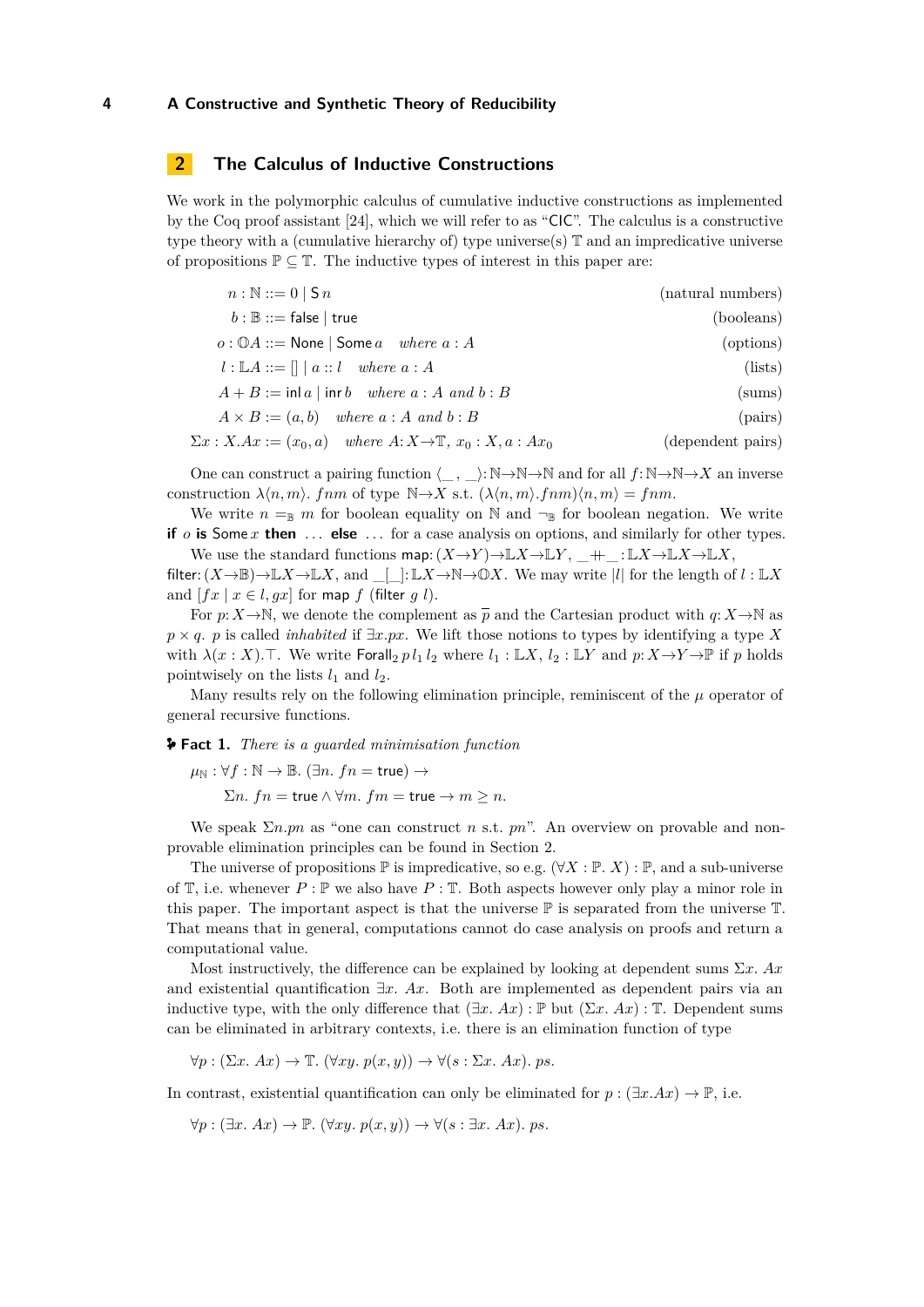#### **Y. Forster, F. Jahn, G. Smolka 5**

We call such a principle eliminating a proposition into arbitrary types a *large elimination principle*, following the terminology "large elimination" for Coq's case analysis construct match  $[16]$ .

Crucially, CIC proves a large elimination principle for the falsity proposition  $\perp$ , i.e. explosion applies to arbitrary types:  $\forall A : \mathbb{T}$ .  $\bot \to A$ . For existential quantification, a large elimination principle is not provable.

There are two exceptions to this observation: First, as seen in Fact 1 and Corollary 6, for certain  $p$  ( $p$  has a decider,  $p$  has an enumerator), an elimination principle is provable.

Secondly, whenever an existential quantification  $\exists x$ . Ax (also in the relational form ∀*x*1*.*∃*x*2*. Rx*1*x*2), can be proved *without assumptions*, one could instead prove the stronger result that  $\Sigma x$ . Ax (for the relational form  $\forall x_1 \cdot \Sigma x_2$ .  $Rx_1x_2$  or equivalently  $\Sigma f.\forall x_1$ .  $Rx_1(fx_1)$ ).

### **3 Constructive proofs**

A proposition  $P : \mathbb{P}$  is *stable* if it is unchanged under double negation, i.e.  $\neg P \rightarrow P$ . Furthermore, we say that *P* is *logically decidable*, if  $P \vee \neg P$  holds.

**[Fact 2.](https://ps.uni-saarland.de/extras/reducibility-degrees/coqdoc/Undecidability.Shared.Pigeonhole.html#ldec_stable)** *Logically decidable propositions are stable.*

The *law of excluded middle* LEM states that every proposition is logically decidable:

LEM :=  $\forall P : P \vee \neg P$ 

LEM is routinely used in textbooks, often in the form of double negation elimination:

**[Fact 3.](https://ps.uni-saarland.de/extras/reducibility-degrees/coqdoc/Undecidability.Shared.Pigeonhole.html#LEM_DNE)** LEM ↔ ∀*P* : P*.* ¬¬*P* → *P*

It is folklore that LEM is independent in CIC: It can be consistently assumed, but not proved. However, when the conclusion is stable, LEM is not needed for case analysis:

**[Fact 4.](https://ps.uni-saarland.de/extras/reducibility-degrees/coqdoc/Undecidability.Shared.Pigeonhole.html#negative_dn)** *Let Q be stable. The following hold.*

1.  $P \rightarrow \neg \neg P$ *[2.](https://ps.uni-saarland.de/extras/reducibility-degrees/coqdoc/Undecidability.Shared.Pigeonhole.html#negative_dn)* ¬¬*P* → (*P* → *Q*) → *Q [3.](https://ps.uni-saarland.de/extras/reducibility-degrees/coqdoc/Undecidability.Shared.Pigeonhole.html#negative_ca)*  $(P ∨ ¬P → Q) → Q$ 

*Markov's Principle* (MP) is a consequence of LEM accepted for instance in Russian constructivism and states that satisfiability of a boolean test on natural numbers is stable:

 $MP := \forall f : \mathbb{N} \to \mathbb{B}$ .  $\neg\neg(\exists n. fm = \text{true}) \to (\exists n. fn = \text{true})$ 

MP is also independent in CIC [17, 12]. For classical theorems on enumerable predicates, often full LEM is not needed and MP suffices, due to the following:

**[Fact 5](https://ps.uni-saarland.de/extras/reducibility-degrees/coqdoc/Undecidability.Axioms.principles.html#MP_semidecidable_ex_to_MP_semidecidable)** ([8] 2.17, [5] 41)**.** *The following are equivalent:*

**1.** MP 2.  $\forall p: \mathbb{N} \rightarrow \mathbb{P}$ .  $\mathcal{S}p \rightarrow \forall x. \neg \neg px \rightarrow px$ 

**3.** ∀*p*: *X*→P*.* E*p* → ¬¬(∃*n. pn*) → ∃*n. pn*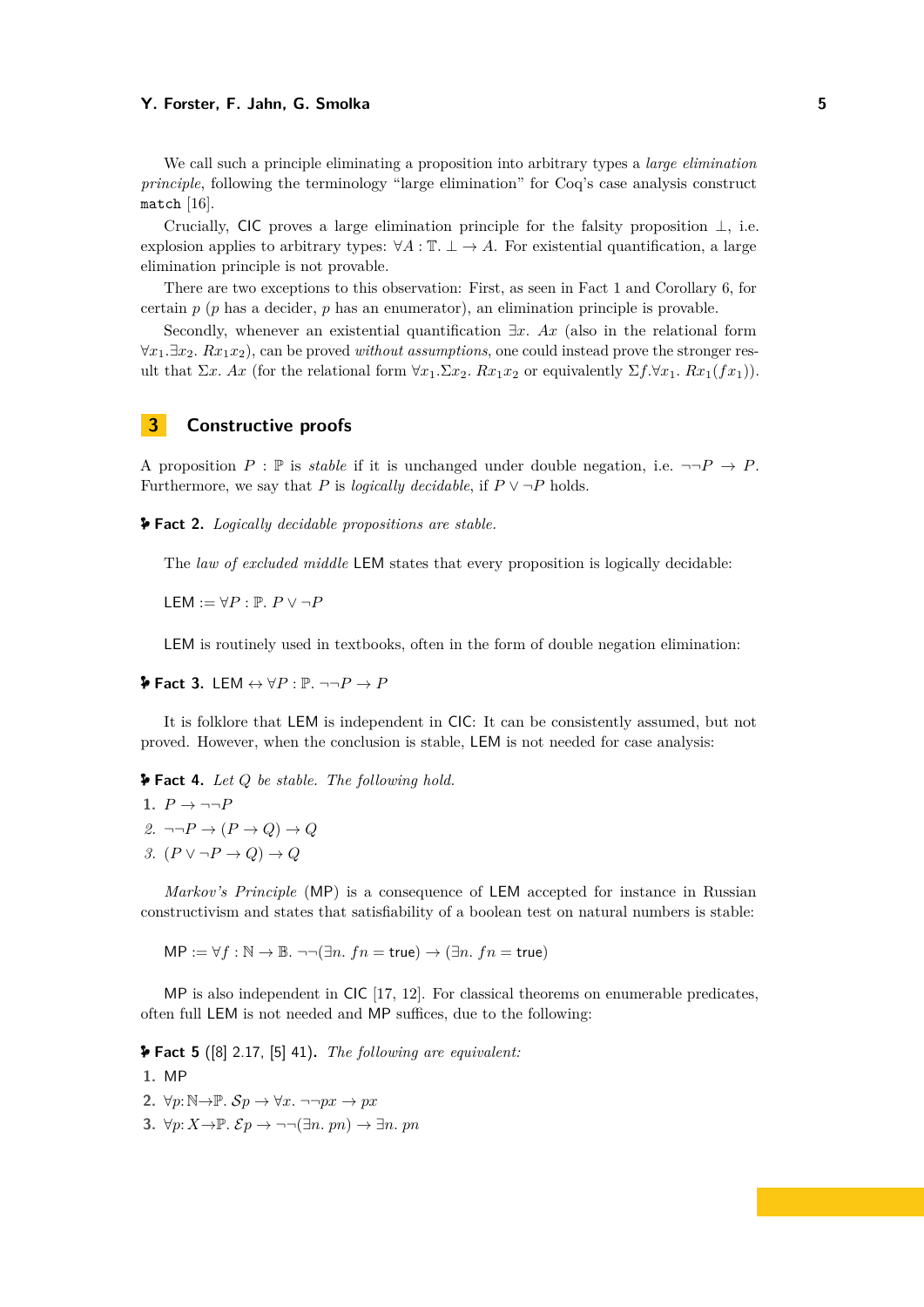### **4 Synthetic Computability Theory**

The key ingredients for synthetic computability theory are synthetic definitions of central notions and suitable synthetic axioms. We define synthetic decidability, enumerability, semidecidability, and many-one reducibility [8, 5], mirroring the textbook definitions without the requirement that the witnessing function is computable in a model of computation. We recall the synthetic setting due to Forster [7] in which we work.

A predicate  $p: X \to \mathbb{P}$  is

- *decidable* if there exists a decider:  $\mathcal{D}p := \exists f: X \to \mathbb{B} \forall x. px \leftrightarrow fx = \text{true}$ er.
- *semi-decidable* if there exists a semi-decider:  $\mathcal{S}p := \exists f.\forall x. p x \leftrightarrow \exists n. f x n =$  true  $\sim$
- *enumerable* if there exists an enumerator:  $\mathcal{E}p := \exists f : \mathbb{N} \to \mathbb{O}X$ .  $\forall x. px \leftrightarrow \exists n. fn = \mathsf{Some}\,x$
- *strongly enumerable* if there exists a strong enumerator:  $\blacksquare$  $\mathcal{E}_+ p := \exists f : \mathbb{N} \rightarrow X. \forall x. \ p x \leftrightarrow \exists n. \ fn = x$

We treat *n*-ary predicates as unary via (implicit) uncurrying. A type *X* is *discrete* if  $\mathcal{D}(\lambda x y: X.x = y)$  and *enumerable* if  $\mathcal{E}(\lambda x: X.\top)$ .

We sum up the usual connections between the notions in Appendix A. The following strengthening of  $\mu_N$  (Fact 1) will be crucial to the construction of simple predicates:

**F** [Corollary 6.](https://ps.uni-saarland.de/extras/reducibility-degrees/coqdoc/Undecidability.Axioms.principles.html#mu_enumerable) Let  $p: \mathbb{N} \to X \to \mathbb{P}$  be enumerable and X discrete. Then there exists  $\mu_{\mathcal{E}}$ :  $∀n. (∃x. pn x) → ∑x. pn x.$ 

In this paper we will define many-one, one-one, and truth-table reducibility  $(\preceq_m, \preceq_1, \preceq_t)$ . In general, for a reducibility notion  $\preceq_r$  we define predicates  $p: X \to \mathbb{P}$  and  $q: Y \to \mathbb{P}$  to be *requivalent* if  $p \equiv_r q := p \preceq_r q \land q \preceq_r p$ . Informally, we might also refer to the class of predicates *q* s.t.  $p \equiv_r q$  as the *r*-degree of *p*, but will not make degrees formal to avoid extensionality assumptions. A predicate  $p: \mathbb{N} \to \mathbb{P}$  is called *r-complete* if  $\mathcal{E}p \land \forall q: \mathbb{N} \to \mathbb{P}$ .  $\mathcal{E}q \to q \leq_r p$ .

All notions of reducibility have in common that they form pre-orders (i.e. are reflexive and transitive) and that they transport decidability backwards, i.e.  $p \leq r q \rightarrow \mathcal{D}q \rightarrow \mathcal{D}p$ .

We now start with the first notion of synthetic reducibility: A function  $f: X \to Y$  is a *many-one reduction* from  $p: X \to \mathbb{P}$  to  $q: Y \to \mathbb{P}$  if it expresses p in terms of q:

$$
p \preceq_m q := \exists f : X \to Y. \forall x. \ px \leftrightarrow q(fx)
$$

**[Fact 7.](https://ps.uni-saarland.de/extras/reducibility-degrees/coqdoc/Undecidability.Synthetic.reductions.html#red_m_transitive)** *[1.](https://ps.uni-saarland.de/extras/reducibility-degrees/coqdoc/Undecidability.Synthetic.reductions.html#red_m_reflexive) Many-one reducibility forms a pre-order.*

- [2.](https://ps.uni-saarland.de/extras/reducibility-degrees/coqdoc/Undecidability.Synthetic.reductions.html#red_m_transports) If  $p \leq_m q$  and  $q$  is decidable (/semi-decidable/stable) then  $p$  is decidable (/semi*decidable/stable).*
- *[3.](https://ps.uni-saarland.de/extras/reducibility-degrees/coqdoc/Undecidability.Synthetic.reductions.html#red_m_complement)*  $p \leq_m q \rightarrow \overline{p} \leq_m \overline{q}$ .

Regarding the order structure of  $\preceq_m$ , we now prove that decidable predicates constitute minima for the class of non-trivial predicates, and that  $\preceq_m$  forms an upper semi-lattice:

**≯ [Fact 8.](https://ps.uni-saarland.de/extras/reducibility-degrees/coqdoc/Undecidability.Synthetic.reductions.html#red_m_decidable_nontriv)** Let *p* be decidable. If  $\exists x_1 x_2$ ,  $qx_1 \land \neg qx_2$ , then  $p \leq_m q$ .

**[Fact 9.](https://ps.uni-saarland.de/extras/reducibility-degrees/coqdoc/Undecidability.Synthetic.reductions.html#red_m_join_p)** Let  $p: X \to \mathbb{P}$  and  $q: Y \to \mathbb{P}$ . Then there is a lowest upper bound  $p + q: X + Y \to \mathbb{P}$ w.r.t.  $\preceq_m$ : If  $p + q(\text{inl } x) := px$  and  $p + q(\text{inr } y) := qy$ , then  $p + q$  is the join of p and q w.r.t.  $\preceq_m$ , *i.e.*  $p \preceq_m p + q$ ,  $q \preceq_m p + q$ , and for all r if  $p \preceq_m r$  and  $q \preceq_m r$  then  $p + q \preceq_m r$ .

In traditional computability theory, a universal machine for the chosen model of computation is central to almost all interesting results. In a synthetic approach to computability where there is no explicit model of computation and the notion of function and computable function are identified, a universal function cannot be defined. Instead, its existence has to be axiomatically assumed.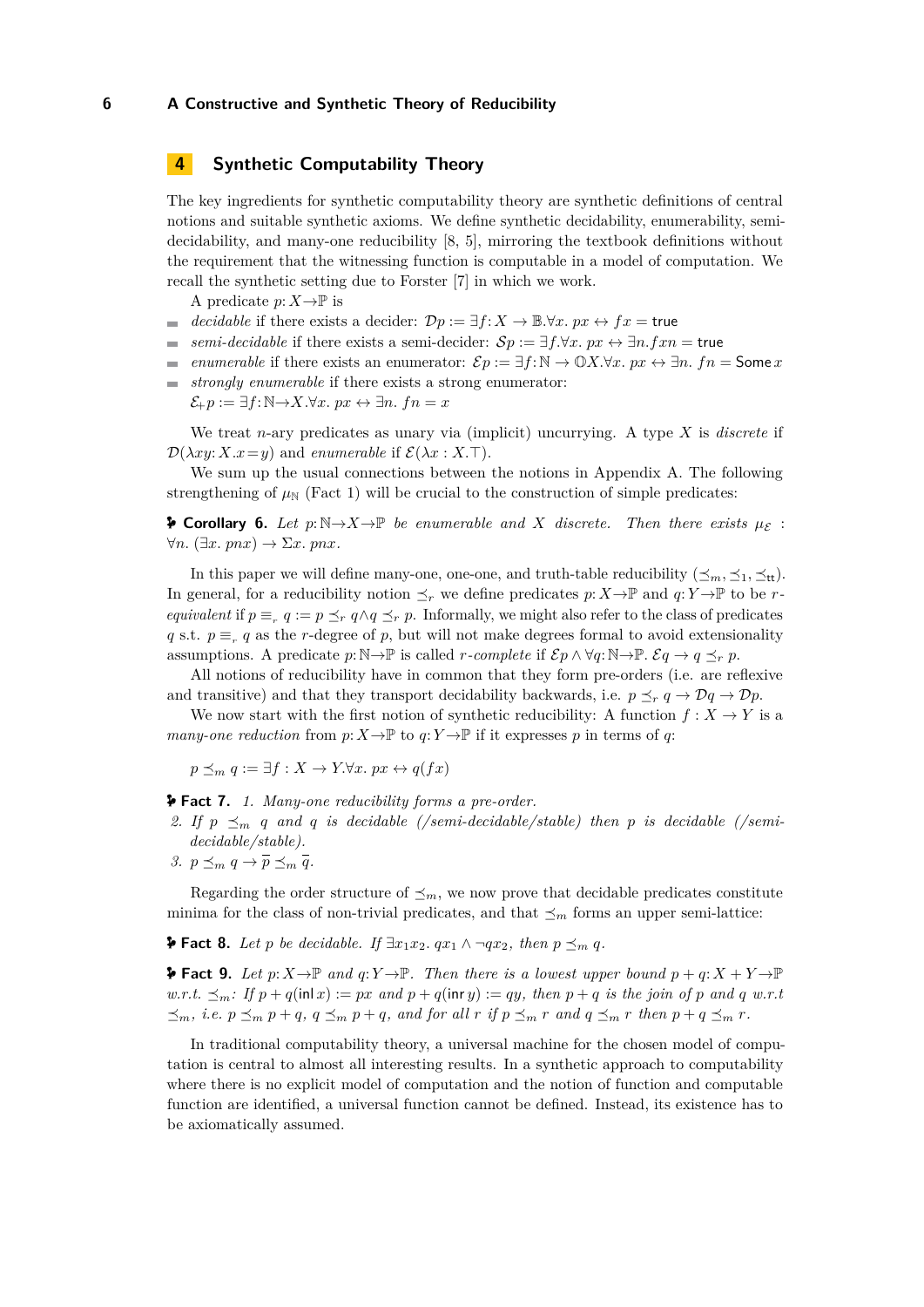#### **Y. Forster, F. Jahn, G. Smolka 7**

To develop synthetic computability theory agnostic towards classical axioms like LEM, we assume the enumerability axiom EA [7, 6]. The axiom EA postulates

- **1.** a *universal enumerator*  $\varphi: \mathbb{N} \rightarrow (\mathbb{N} \rightarrow \mathbb{ON})$
- **2.** for all  $p: \mathbb{N} \rightarrow \mathbb{N} \rightarrow \mathbb{P}$

 $(\exists f : \mathbb{N} \rightarrow \mathbb{N}) \rightarrow \forall i$ .  $f_i$  enumerates  $p_i$ )  $\rightarrow \exists \gamma : \mathbb{N} \rightarrow \mathbb{N} \rightarrow \forall i$ .  $\varphi_{\gamma i}$  enumerates  $p_i$ 

To ease language, we often refer to (2) as EA in this paper.

We list three consequences of EA:

**≯ [Fact 10.](https://ps.uni-saarland.de/extras/reducibility-degrees/coqdoc/Undecidability.Synthetic.reductions.html#do_EA)**  $\forall p: \mathbb{N} \rightarrow \mathbb{P}$ *.*  $\mathcal{E}p \rightarrow \exists c$ *.*  $\varphi_c$  *enumerates*  $p$ 

**[Fact 11.](https://ps.uni-saarland.de/extras/reducibility-degrees/coqdoc/Undecidability.Synthetic.reductions.html#EAS)** Let *X* be enumerable and discrete and  $p: X \times \mathbb{N} \rightarrow \mathbb{P}$  be enumerable. Then

 $\exists \gamma: X \rightarrow \mathbb{N} \forall x. \varphi_{\gamma x}$  *enumerates*  $\lambda y. p(x, y)$ .

**[Fact 12.](https://ps.uni-saarland.de/extras/reducibility-degrees/coqdoc/Undecidability.Synthetic.reductions.html#EAS_datatype)** Let *I* be enumerable and discrete and  $p: I \to \mathbb{N} \to \mathbb{P}$ . We have

 $(\exists f: I \rightarrow (\mathbb{N} \rightarrow \mathbb{ON}) \cdot \forall i.$  *f<sub>i</sub>* enumerates  $p_i) \rightarrow \exists \gamma: I \rightarrow \mathbb{N} \cdot \forall i.$   $\varphi_{\gamma i}$  enumerates  $p_i$ 

As is common in developments of computability, we start by defining an enumerable, undecidable, *m*-complete predicate and its diagonal:

 $W_c x := \exists n. \ \varphi_c n = \textsf{Some } x \qquad \mathcal{K}c := \mathcal{W}_c c$ 

We call  $W$  the *universal table* of enumerable predicates, justified by the following property:

**≯ [Fact 13.](https://ps.uni-saarland.de/extras/reducibility-degrees/coqdoc/Undecidability.Synthetic.reductions.html#W_spec)**  $\forall p: \mathbb{N} \rightarrow \mathbb{P}$ *.*  $\mathcal{E}p \leftrightarrow \exists c. \forall x. \mathcal{W}_c x \leftrightarrow px$ 

The universal table  $W$  is enumerable, undecidable and  $m$ -complete, i.e. takes the role of the halting problem from textbook computability.  $K$  plays a similar role as the self-halting problem, instead of the codes halting on themselves, Kc holds if c is in the range of  $\varphi_c$ .

We start by showing that the complement of K is not enumerable. Thus K is undecidable, and undecidability can be transported to  $W$  via a many-one reduction.

**[Fact 14.](https://ps.uni-saarland.de/extras/reducibility-degrees/coqdoc/Undecidability.Synthetic.reductions.html#K0_not_enumerable)**  $\neg \mathcal{E} \overline{\mathcal{K}}$  and thus  $\neg \mathcal{D} \overline{\mathcal{K}}$  and  $\neg \mathcal{D} \mathcal{K}$ 

**[Fact 15.](https://ps.uni-saarland.de/extras/reducibility-degrees/coqdoc/Undecidability.Synthetic.reductions.html#K0_red)**  $K \leq_m W$ 

The reduction can be used to transport the negative results from  $K$  to  $W$ :

**[Corollary 16.](https://ps.uni-saarland.de/extras/reducibility-degrees/coqdoc/Undecidability.Synthetic.reductions.html#W_not_enumerable)**  $\neg \mathcal{E} \overline{\mathcal{W}}$ ,  $\neg \mathcal{D} \overline{\mathcal{W}}$ ,  $\neg \mathcal{D} \mathcal{W}$ .

To show the enumerability of both  $\mathcal K$  and  $\mathcal W$ , we show the enumerability of  $\mathcal W$  and again transport via the above many-one reduction, this time positively.

**[Fact 17.](https://ps.uni-saarland.de/extras/reducibility-degrees/coqdoc/Undecidability.Synthetic.reductions.html#enumerable_W)** EW *and thus* EK*.*

We now turn towards *m*-completeness of W, i.e. that all  $p: X \to \mathbb{P}$  for enumerable, discrete *X* many-one reduce to  $W$ :

**[Lemma 18.](https://ps.uni-saarland.de/extras/reducibility-degrees/coqdoc/Undecidability.Synthetic.reductions.html#m_complete_W)** W *is m-complete.*

**Proof.** Let *p* be enumerable by  $\varphi_c$  via Fact 10. Then  $\lambda x.(c, x)$  reduces *p* to W.

Establishing that  $K$  is *m*-complete as well now for the first time requires the full strength of EA, whereas before the non-parametric Fact 10 would have sufficed.

**[Lemma 19.](https://ps.uni-saarland.de/extras/reducibility-degrees/coqdoc/Undecidability.Synthetic.reductions.html#W_red_K0)**  $W \leq_m K$ 

**Proof.** We obtain the reduction function  $\gamma$  from Fact 12 with  $p(x, y)z := \mathcal{W}_x y$ . Since  $\forall xyz. \ W_{\gamma(x,y)}z \leftrightarrow Wxy$  we have  $W_xy \leftrightarrow W_{\gamma(x,y)}(\gamma(x,y)) \leftrightarrow \mathcal{K}(\gamma(x,y)).$ 

**≯ [Corollary 20.](https://ps.uni-saarland.de/extras/reducibility-degrees/coqdoc/Undecidability.Synthetic.reductions.html#m_complete_K0)**  $W \equiv_{m} K$  and K is m-complete.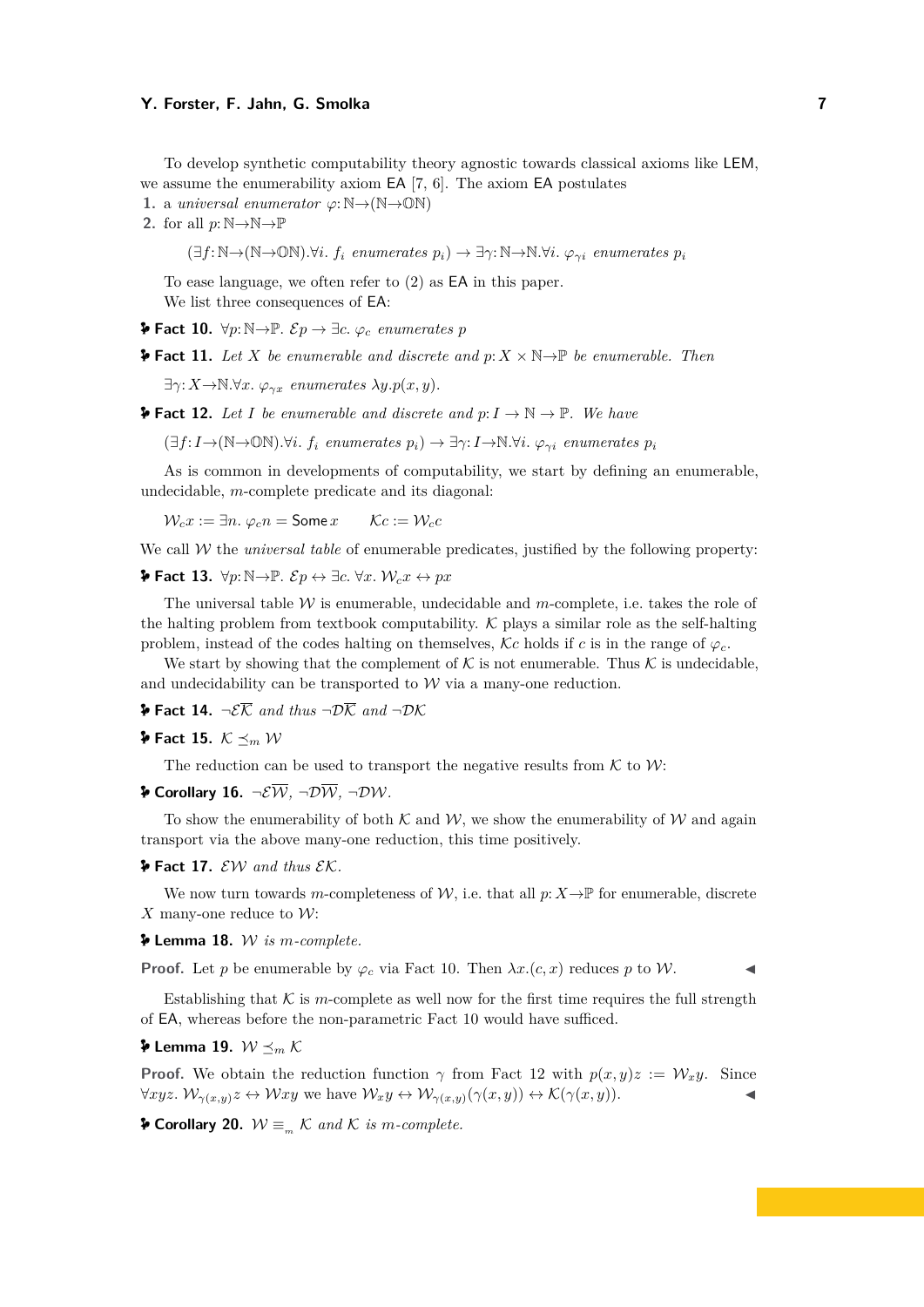### **5 Finite predicates**

We discuss two notions of finiteness: Listable (often Bishop- or  $\beta$ -finite) and exhaustible (sub- or  $\beta$ -finite) predicates.

A list  $l : \mathbb{L}X$  *lists* a predicate  $p: X \to \mathbb{P}$  if  $px \leftrightarrow x \in l$ .

$$
\mathcal{L}p := \exists l : \mathbb{L}X. \forall x : X. px \leftrightarrow x \in l \tag{``p is listable''}
$$

Note that *l* is not allowed to contain elements not fulfilled by the predicate. To ensure finiteness, this is unnecessarily strict, and we can relax the condition.

A list  $l : \mathbb{L}X$  *exhausts* a predicate  $p: X \to \mathbb{P}$  if  $px \to x \in l$ :

$$
\mathcal{X}p := \exists l : \mathbb{L}X. \,\forall x : X. \, px \to x \in l \tag{``p is exhaustive''}
$$

Clearly, listability implies exhaustability, but the converse is equivalent to LEM:

**[Fact 21.](https://ps.uni-saarland.de/extras/reducibility-degrees/coqdoc/Undecidability.Synthetic.FinitenessFacts.html#listable_exhaustible)** *Listable predicates are exhaustible.*

**[Lemma 22.](https://ps.uni-saarland.de/extras/reducibility-degrees/coqdoc/Undecidability.Synthetic.FinitenessFacts.html#exhaustible_listable)** *Every exhaustible predicate is not not listable.*

**Proof.** We first prove the lemma that

 $\forall l_0: \mathbb{L}X. \forall p: X \rightarrow \mathbb{P}.\neg\neg \exists l'. \forall x. \ x \in l' \leftrightarrow x \in l_0 \land px,$ 

which follows by induction on  $l_0$ .

Now, let  $l$  exhaust  $p$  and let  $p$  be not listable. We have to prove falsity. Using the lemma, we obtain *l'* s.t.  $\forall x. x \in l' \leftrightarrow x \in l \land px$  and still have to prove falsity. Now *l'* lists *p*. Contradiction.

**[Lemma 23.](https://ps.uni-saarland.de/extras/reducibility-degrees/coqdoc/Undecidability.Synthetic.FinitenessFacts.html#exhaustible_listable_LEM)** *If every exhaustible predicate is listable,* LEM *holds.*

**Proof.** For  $P : \mathbb{P}$  we define  $p(x : \mathbb{B}) := P$ . *p* is exhaustible because it is exhausted by [true, false]. If *p* is listed by *l*, case analysis on *l* allows proving  $P \vee \neg P$ .

**[Corollary 24.](https://ps.uni-saarland.de/extras/reducibility-degrees/coqdoc/Undecidability.Synthetic.FinitenessFacts.html#exhaustible_listable_LEM_iff)** LEM *holds if and only if every exhaustible predicate is listable.*

#### **6 Pigeonhole principles**

Pigeonhole principles are omnipresent in discrete mathematics. We will prove three variants of the pigeonhole principle based on duplicate-free lists: Our formulation of the principle is that for any duplicate-free list  $l_1$  longer than a list  $l_2$  one can obtain an element x which is in  $l_1$  but not in  $l_2$  – for different formalisations of "obtain" in  $ClC^1$ :

**1.** *x* is computable:  $\forall l_1 l_2 \dots \rightarrow \Sigma x \dots$ 

- 2. *x* constructively exists:  $\forall l_1 l_2 \dots \rightarrow \exists x \dots$
- **3.** *x* classically exists:  $\forall l_1 l_2 \dots \rightarrow \neg \exists x \dots$

These are exactly the three possible formalisations of "obtain": A function returning a dependent pair  $(\Sigma)$ , a proof of an existential proposition  $(\exists)$ , or of a double-negated existential proposition (¬¬∃, equivalently ¬¬∑). Formulating existence as  $\Sigma$  inherently means that the result has to be *computable*, a property unchanged by the assumption of logical axioms like

 $1$  Admittedly, this formulation is more a "pigeon-less hole principle", but we use the well-known terminology.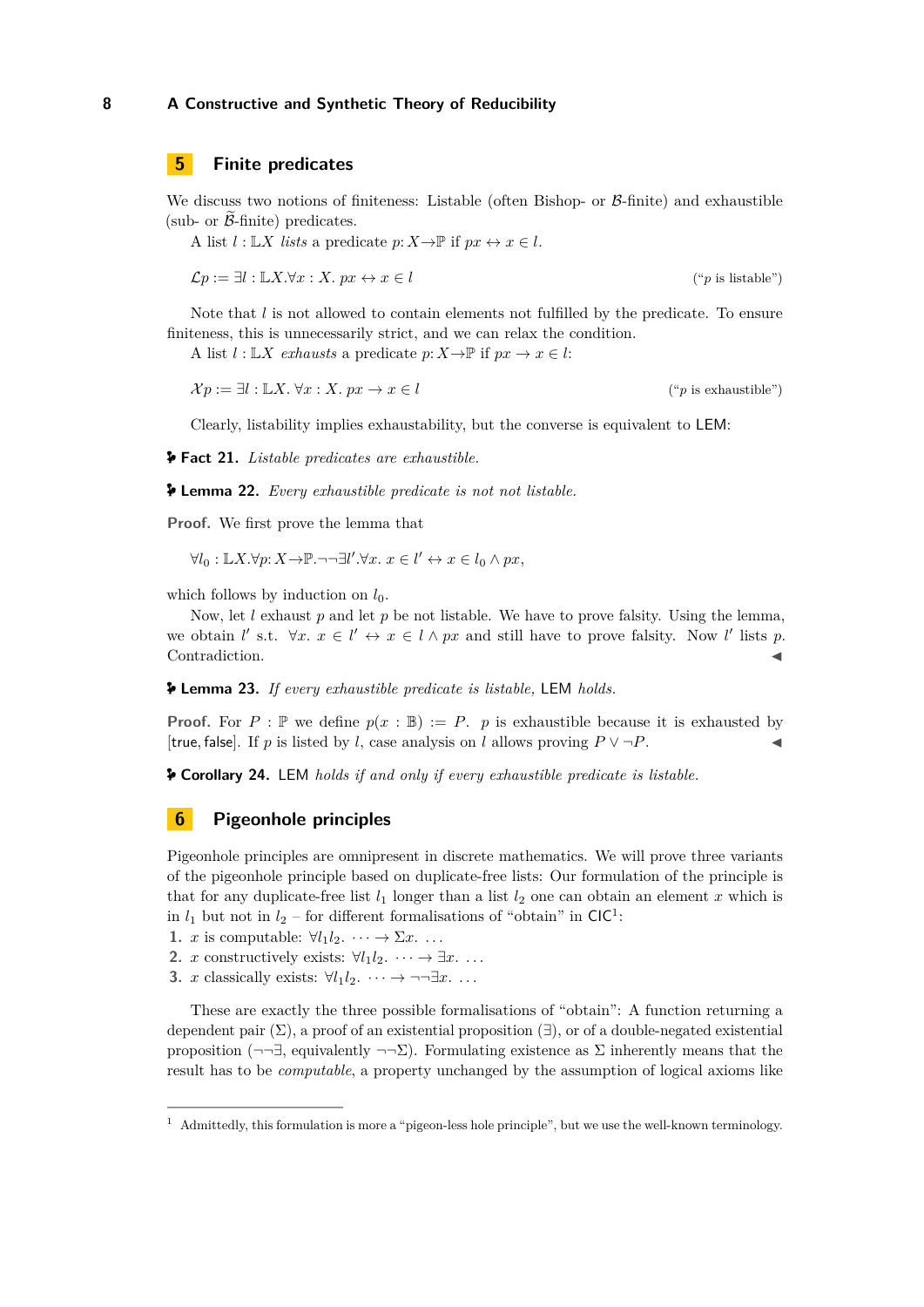#### **Y. Forster, F. Jahn, G. Smolka 9**

LEM. ∃ has to be proved using a (computable) function, but the function cannot be used computationally after the proof. This means that any constructive proof of ∀*x.*∃*y. . . .* not using assumptions could always be turned into a proof of ∀*x.*Σ*y* and vice versa, but under assumptions and as assumptions the two behave differently, see Section 2 for more details.

We now turn towards proving the principles, which will vary in the requirements on the underlying type X. For the formalisation, we define  $\#l : \mathbb{P}$  for a list  $l : \mathbb{L}X$  inductively in the expected way to state that *l* does not contain any duplicates.

Given an equality decider for the base type *X* it is straightforward to prove the  $\forall \Sigma$ -version of the pigeonhole principle:

**25.** *Let d decide equality on X and*  $l_1, l_2$  : LX. If  $\#l_1$  *and*  $|l_1| > |l_2|$ *, then*  $\Sigma x. x \in l_1 \wedge x \notin l_2.$ 

**Proof.** By induction on  $#l_1$ , with  $l_2$  generalised. The first case is contradictory, since  $|||| = 0 > |l_2|$  is impossible. Let  $x \notin l_1$  and  $\#l_1$ . Using *d* allows a case analysis whether  $x \in l_2$ or  $x \notin l_2$ : If  $x \notin l_2$ , the claim is immediate. If  $x \in l_2$ , the claim follows from the induction hypothesis for  $l_2 := \text{filter}(\lambda y \cdot \neg_{\mathbb{B}}(dxy)) l_2$  (i.e. for  $l_2$  with *x* removed).

Note how the  $\forall \Sigma$  version depends on computationally removing an element from a list, and thus on an equality decider *d*. If no such *d* is available, a removal function is not definable. However, for the ∀∃ and ∀¬¬∃ forms of the pigeonhole principle, a removal *function* is not needed. Instead, for the ∀∃ version it suffices to prove that for any list  $l_0$  and any element  $x_0$ , there exists ( $\exists$ ) a list with the same elements of  $l_0$ , just  $x_0$  removed. This becomes possible provided  $x_1 \neq x_2$  is logically decidable for all  $x_1, x_2$ . For the  $\forall \neg \neg \exists$  version of the pigeonhole principle, consequently a removal principle of the form ¬¬∃*l . . .* suffices, which can be proved fully constructively without assumptions.

To prove the two removal principles,we define a generalised filter predicate  $l_0 \supseteq_l l$  w.r.t. a predicate  $p: X \to \mathbb{P}$  stating that *l* is exactly the sublist of  $l_0$  with all elements which fulfil  $p:$ 

$$
\frac{px}{\Box p \Box} \qquad \qquad \frac{px}{(x::l_0) \supseteq_p (x::l)} \qquad \qquad \frac{\neg px \quad l_0 \supseteq_p l}{(x::l_0) \supseteq_p l}
$$

We can prove two existence principles, one assuming that *p* is logically decidable, and one proving a double negation:

**≯** [Fact 26.](https://ps.uni-saarland.de/extras/reducibility-degrees/coqdoc/Undecidability.Shared.Pigeonhole.html#is_remove_nnex) *Let*  $l_0$  :  $\mathbb{L}X$ *. Then*  $(1)$  ¬¬ $\exists l$ *.*  $l_0 \supseteq p l$  *and*  $(2)$   $(\forall x . px \vee \neg px) \rightarrow \exists l$ *.*  $l_0 \supseteq_p l$ *.* 

The ∀∃ and ∀¬¬∃ forms of the pigeonhole principle follow:

 $\blacktriangleright$  **[Lemma 27.](https://ps.uni-saarland.de/extras/reducibility-degrees/coqdoc/Undecidability.Shared.Pigeonhole.html#pigeonhole_constructive)** *If*  $\#l_1$  *and*  $|l_1| > |l_2|$ *, then* ¬¬∃*x.x* ∈  $l_1 \wedge x \notin l_2$ *.* 

**Proof.** By induction on  $\#l_1$ , with  $l_2$  generalised. The case  $l_1 = []$  is contradictory since then  $||| = 0 > |l_2|$ . Thus let  $x \notin l_1$  and  $\#l_1$ . Since the claim is negative, we can do a case analysis on  $x \in l_2$  by Fact 4 (3). If  $x \notin l_2$ , the claim is immediate. If  $x \in l_2$ , we obtain *l* s.t.  $l_2 \supseteq_{(\lambda y. x \neq y)} l$  from Fact 26 (2). The claim follows by induction for *l*.

**1** [Lemma 28.](https://ps.uni-saarland.de/extras/reducibility-degrees/coqdoc/Undecidability.Shared.Pigeonhole.html#pigeonhole) If  $\forall x_1 x_2 : X.x_1 \neq x_2 \lor \neg x_1 \neq x_2$ ,  $\#l_1$  and  $|l_1| > |l_2|$ , then  $\exists x. x \in l_1 \land x \neg \in l_2$ .

**Proof.** Similar to the last proof, using  $x \notin l_2 \vee \neg x \notin l_2$  enabled by Fact 26 (1).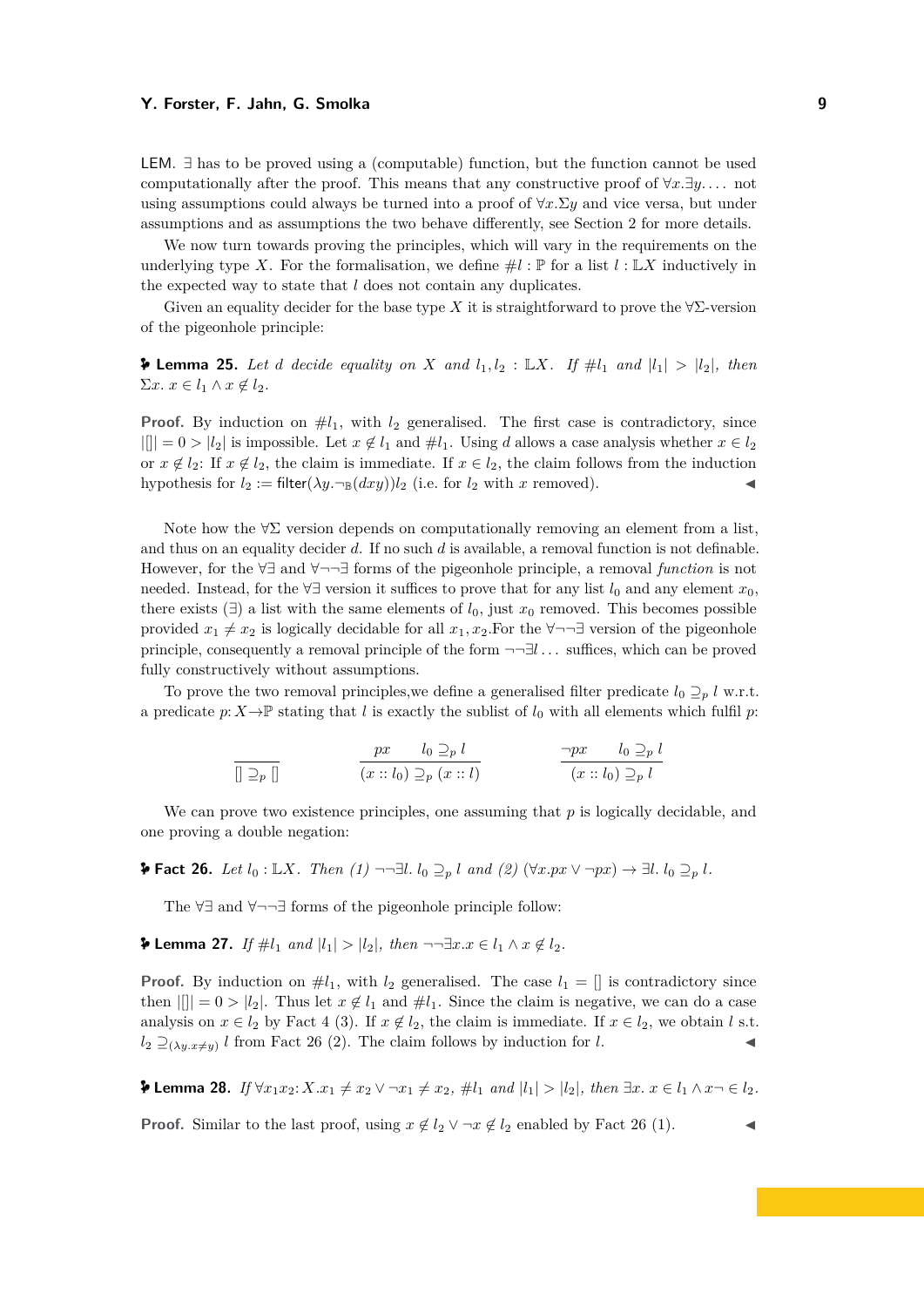### **7 Infinite Predicates**

The central notions of simple and hypersimple predicates depend on a formalisation of infinity. Similar to finite predicates, there are several classically equivalent but constructively different definitions of infinite predicates. We discuss three possible definitions of infinity, where a predicate  $p: X \to \mathbb{P}$  is non-finite if it is not finite  $(\neg \mathcal{X}p)$  (a stable proposition), generative  $(\mathcal{G}p)$ if for every list there exists a further element fulfilling *p* not in the list (a ∀∃ proposition), and Cantor-infinite ( $\mathbb{N} \hookrightarrow p$ ) if there exists an injection returning only elements in *p* (equivalent to a ∀Σ proposition). Those three notions of infinite predicates mirror exactly the three different formulations of pigeonhole principles in the previous chapter. We obtain the following graph, where the dashed (dotted) lines are annotated with sufficient (and necessary) conditions:



Formally, a predicate  $p: X \to \mathbb{P}$  is called *non-finite* if is not finite. A predicate  $p: X \to \mathbb{P}$  is *finite* (written  $\mathcal{L}p$ ) if  $\exists l: \mathbb{L}X$ .  $\forall x. px \leftrightarrow x \in l$ .

Due to the negation, non-finiteness is equivalent to non-sub-finiteness. A predicate *p*:  $X \to \mathbb{P}$  is *subfinite* (written  $\mathcal{X}p$ ) if  $\exists l: \mathbb{L}X$ .  $\forall x. px \to x \in l$ . We discuss more properties on finite predicates in Section 5.

**[Fact 29.](https://ps.uni-saarland.de/extras/reducibility-degrees/coqdoc/Undecidability.Synthetic.FinitenessFacts.html#non_listable_non_exhaustible_iff)**  $\neg \mathcal{X}p \leftrightarrow \neg \mathcal{L}p$ .

A predicate  $p: X \to \mathbb{P}$  is called *generative* if for every list there exists a further element fulfilling *p* which is not in the list:

 $Gp := \forall l : \mathbb{L}X \exists x. px \land x \notin l$ 

**[Fact 30.](https://ps.uni-saarland.de/extras/reducibility-degrees/coqdoc/Undecidability.Synthetic.FinitenessFacts.html#generative_inhabited)** *Generative predicates are inhabited, and non-finite predicates not not inhabited.*

Generative predicates on N can be characterised as follows:

**[Fact 31.](https://ps.uni-saarland.de/extras/reducibility-degrees/coqdoc/Undecidability.Synthetic.FinitenessFacts.html#generative_nat)** ∀*p*: N→P*.* G*p* ↔ ∀*n.*∃*m* ≥ *n. pm*

The following characterisation of non-finiteness as  $\forall \neg \neg \exists$ -formula connects the two notions:

- **≯ [Fact 32.](https://ps.uni-saarland.de/extras/reducibility-degrees/coqdoc/Undecidability.Synthetic.FinitenessFacts.html#non_finite_spec)** *If*  $\forall x_1 x_2 : X \ldotp x_1 = x_2 \lor x_1 \neq x_2$ , then  $\neg \mathcal{X} p \leftrightarrow \forall l : \mathbb{L} X \ldotp \neg \neg \exists x \ldotp px \land x \notin l$ .
- **[Corollary 33.](https://ps.uni-saarland.de/extras/reducibility-degrees/coqdoc/Undecidability.Synthetic.FinitenessFacts.html#non_finite_nat)** ∀*p*: N→P*.* ¬X *p* ↔ ∀*n.*¬¬∃*m* ≥ *n.pm*

Since the proof of the direction from right to left does not depend on logical decidability of equality we can prove the following:

**[Fact 34.](https://ps.uni-saarland.de/extras/reducibility-degrees/coqdoc/Undecidability.Synthetic.FinitenessFacts.html#generative_non_exhaustible)** *Generative predicates are non-finite.*

**[Fact 35.](https://ps.uni-saarland.de/extras/reducibility-degrees/coqdoc/Undecidability.Synthetic.FinitenessFacts.html#non_exhaustible_generative)** *If* LEM *holds and p is non-finite, p is generative.*

We introduce a second ∀∃-notion of infinite predicates: *p*: *X*→P is called *unbounded* if there exist duplicate-free lists of arbitrary length containing only elements from *p*:

 $Up := \forall n : \mathbb{N}.\exists l. |l| = n \wedge \#l \wedge \forall x \in l.$  px

**[Fact 36.](https://ps.uni-saarland.de/extras/reducibility-degrees/coqdoc/Undecidability.Synthetic.FinitenessFacts.html#unbounded_weakly_unbounded)**  $\neg \mathcal{X} p \leftrightarrow \forall n : \mathbb{N}.\neg \neg \exists l. |l| = n \land \#l \land \forall x \in l. px$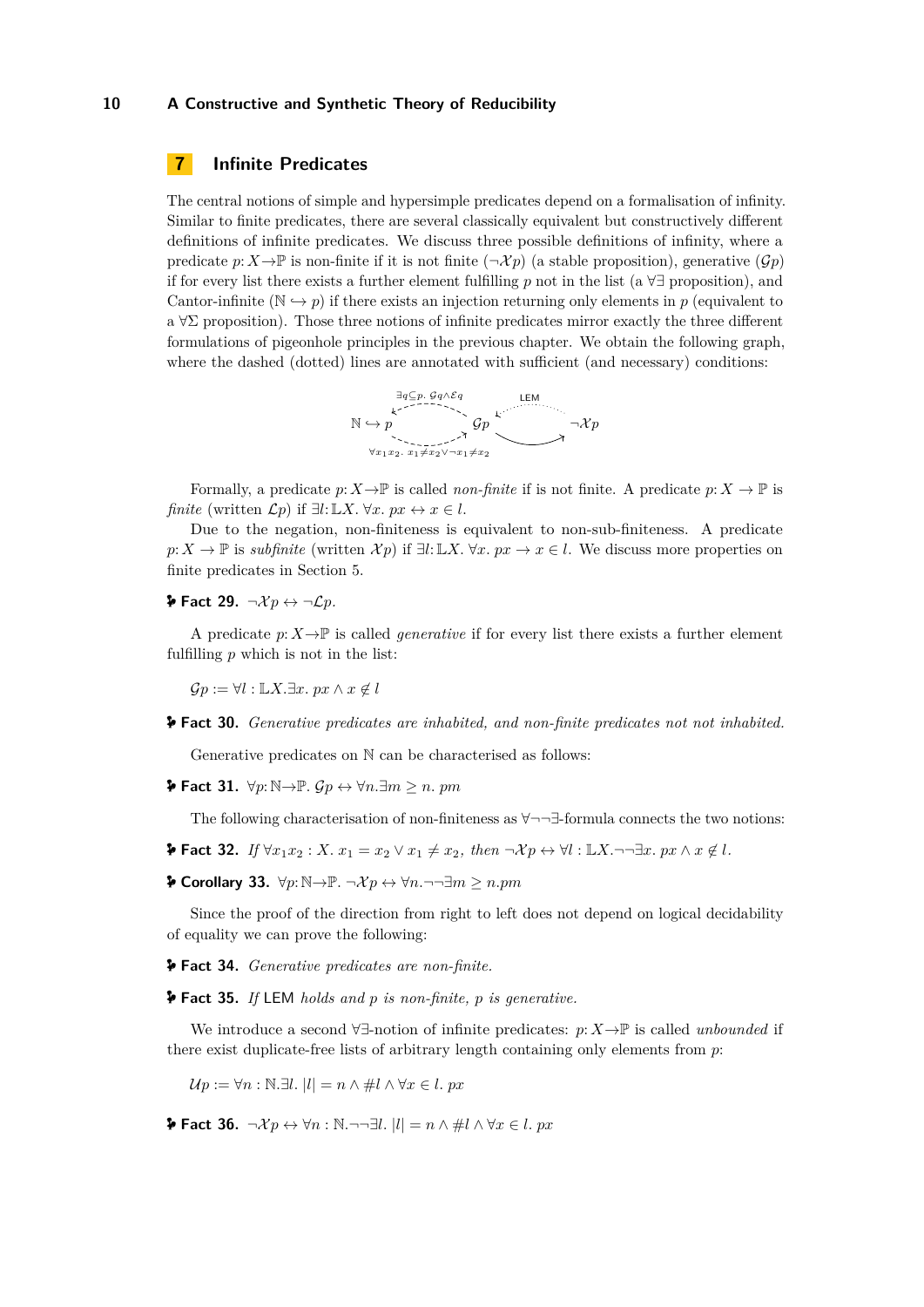**[Lemma 37.](https://ps.uni-saarland.de/extras/reducibility-degrees/coqdoc/Undecidability.Synthetic.FinitenessFacts.html#generative_unbounded)** *Generative predicates are unbounded.*

**Proof.** Let *p* be generative and  $n : \mathbb{N}$ . We construct *l* by induction on *n*. For  $n = 0$  we pick  $l = []$ . For  $n = \mathsf{S}n'$  we use the inductive hypothesis to obtain *l*, and use generativity to obtain *x* s.t. *px* and  $x \notin l$ . Now  $x:: l$  is the wanted list.

We then can prove the following using Lemmas 27 and 28.

**[Fact 38.](https://ps.uni-saarland.de/extras/reducibility-degrees/coqdoc/Undecidability.Synthetic.FinitenessFacts.html#unbounded_non_finite)** *Unbounded predicates are non-finite, and are generative for types X with*  $∀x_1x_2$ :  $X$ .  $x_1 \neq x_2 ∨ ¬x_1 \neq x_2$ .

LEM is necessary for non-finite predicates to be unbounded:

**[Fact 39.](https://ps.uni-saarland.de/extras/reducibility-degrees/coqdoc/Undecidability.Synthetic.FinitenessFacts.html#non_finite_unbounded_LEM_iff)** *If all non-finite p*: N→P *are unbounded,* LEM *holds.*

**[Corollary 40.](https://ps.uni-saarland.de/extras/reducibility-degrees/coqdoc/Undecidability.Synthetic.FinitenessFacts.html#non_exhaustible_unbounded_LEM_iff)** *Non-finite predicates are unbounded (/generative) if and only if* LEM *holds.*

Lastly, we introduce Cantor infinity, often used in textbooks. A predicate  $p: X \rightarrow \mathbb{P}$  is *Cantor-infinite* if there exists an injection  $f: \mathbb{N} \rightarrow X$  only returning elements in *p*:

 $\mathbb{N} \hookrightarrow p := \exists f: \mathbb{N} \rightarrow X \forall n_1 \ldotp p(fn_1) \land \forall n_2 \ldotp f n_1 = f n_2 \rightarrow n_1 = n_2$ 

**[Fact 41.](https://ps.uni-saarland.de/extras/reducibility-degrees/coqdoc/Undecidability.Synthetic.FinitenessFacts.html#dedekind_infinite_unbounded)** *Cantor-infinite predicates are unbounded.*

 $\blacktriangleright$  **[Lemma 42.](https://ps.uni-saarland.de/extras/reducibility-degrees/coqdoc/Undecidability.Synthetic.FinitenessFacts.html#dedekind_infinite_spec)** *Let X be discrete and*  $p: X \rightarrow \mathbb{P}$ *. Then*  $\mathbb{N} \hookrightarrow p \leftrightarrow \forall l : \mathbb{L}X. \Sigma x.$   $px \wedge x \notin l$ *.* 

**Proof.** The forward direction is easy using Lemma 25. Conversely, let  $F : \forall l : \mathbb{L}X.\Sigma x. px \wedge p$  $x \notin l$  and  $fl := \pi_1(Fl)$ . Let  $g0 := \lceil \ln d \rceil g(\mathsf{S}_n) := gn + [f(gn)]$ . Then pick  $\lambda n.f(gn)$ .

We have proven that non-finite predicates are generative if and only if LEM holds. However, non-finite, enumerable predicates on N are generative already given MP:

**F** [Lemma 43.](https://ps.uni-saarland.de/extras/reducibility-degrees/coqdoc/Undecidability.Synthetic.FinitenessFacts.html#MP_non_finite_generative) Assume MP and let  $p: \mathbb{N} \to \mathbb{P}$ . If p is enumerable and non-finite, p is generative.

**Proof.** Let *p* be enumerable and non-finite, and let *l* be given. We have to prove  $\exists x \cdot x \notin l \wedge px$ . Since *p* is enumerable, so is  $\lambda x. x \notin l \wedge px$ . Using Fact 5 it suffices to prove  $\neg\neg \exists x. x \notin l \wedge px$ , which holds by Fact 32.

We adapt [8, Th. 2.28] to prove that generative, enumerable predicates are Cantor-infinite:

**[Fact 44.](https://ps.uni-saarland.de/extras/reducibility-degrees/coqdoc/Undecidability.Synthetic.FinitenessFacts.html#generative_enumerable_strong)** *Let X be discrete. Generative, enumerable predicates over X have a strong, injective enumerator:*  $\forall p: X \rightarrow \mathbb{P}$ *.*  $\mathcal{G}p \rightarrow \mathcal{E}p \rightarrow \exists f$ *. finjective*  $\land \forall x. px \leftrightarrow \exists n$ *. fn* = *x.* 

**[Corollary 45.](https://ps.uni-saarland.de/extras/reducibility-degrees/coqdoc/Undecidability.Synthetic.FinitenessFacts.html#generative_dedekind_infinite)** *Generative, enumerable predicates over discrete types are Cantor-infinite.*

In synthetic computability, Cantor-infinite predicates are problematic because the function  $f:\mathbb{N}\rightarrow X$  can be turned into an enumerator. From  $\mathbb{N}\hookrightarrow p$  we cannot conclude that p is enumerable, but that  $p$  has a Cantor-infinite, enumerable subpredicate:

 $\blacktriangleright$  **[Lemma 46.](https://ps.uni-saarland.de/extras/reducibility-degrees/coqdoc/Undecidability.Synthetic.FinitenessFacts.html#dedekind_infinite_problem)**  $\mathbb{N} \hookrightarrow p \rightarrow \exists q$ .  $\mathcal{E}q \wedge (\forall x. qx \rightarrow px) \wedge \mathbb{N} \hookrightarrow q$ 

**Proof.** Given *p* and an injection *f* witnessing  $\mathbb{N} \hookrightarrow p$ , define  $qx := \exists n$ . *fn* = *x*. Clearly,  $\forall x. qx \rightarrow px$  since  $\forall n. p(fn)$ , and  $\lambda n$ . Some  $(fn)$  enumerates p. f still proves  $\mathbb{N} \hookrightarrow q$ .

Thus, taking Cantor-infinity as notion of infinity is not possible when developing synthetic computability theory. Since any fully constructive proof of generativity could be turned into a proof of Cantor-infinity by Lemma 42, we have that under the assumption of a universal enumerator  $\varphi$ , defining infinity as...

- **1.** Cantor infinity proves there is no simple predicate.
- **2.** generativity makes the existence of simple predicates logically independent.

**3.** non-finiteness allows to construct a simple predicate.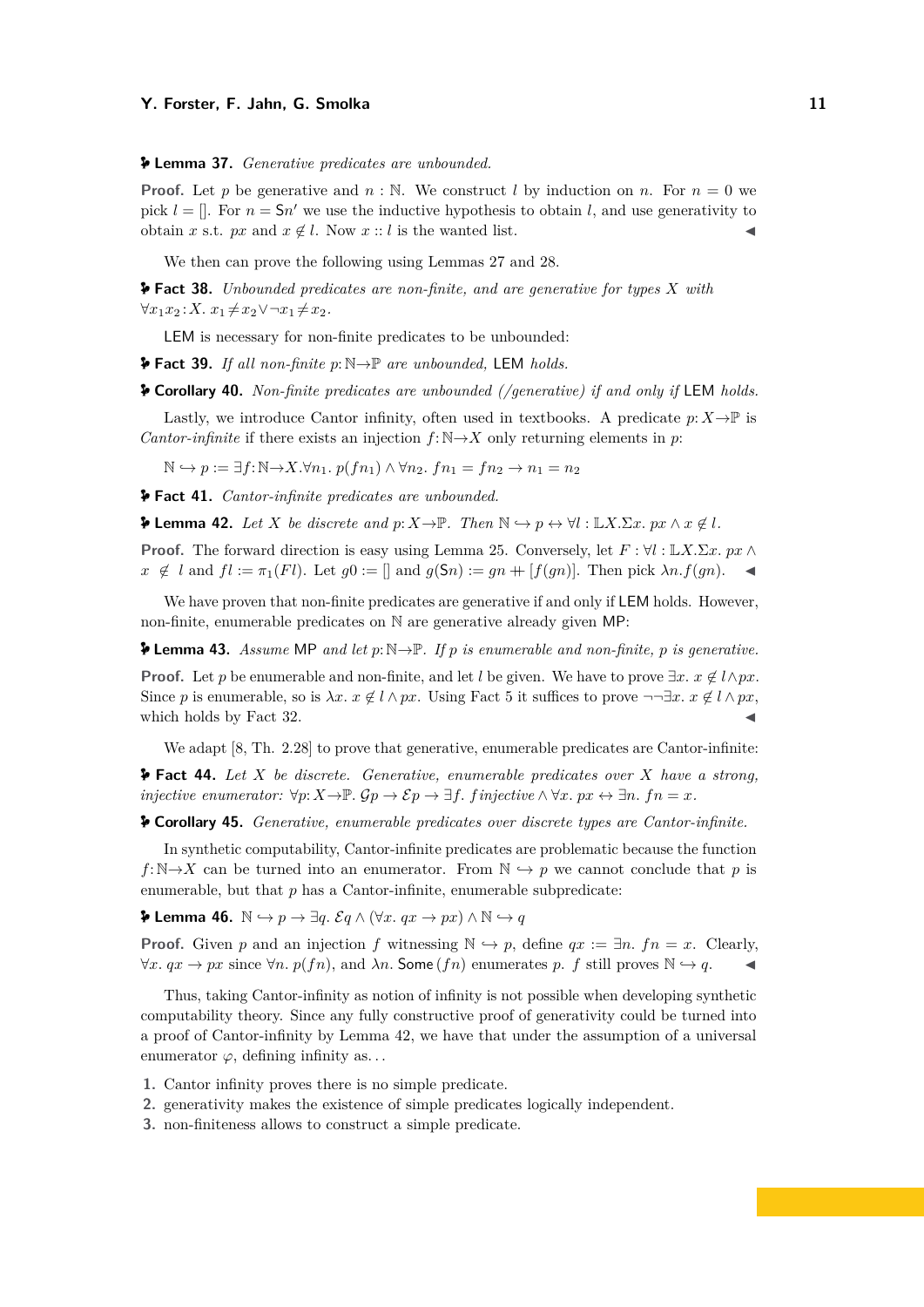### **8 One-one reducibility**

We now introduce our second notion of reducibility: One-one reducibility is a special case of many-one reducibility. A function  $f: X \rightarrow Y$  is a *one-one reduction* from p to q if f is an injective many-one reduction from *p* to *q*:

 $p \preceq_1 q := \exists f : X \to Y$ . *f is injective*  $\land \forall x.$   $px \leftrightarrow q(fx)$ 

**[Fact 47.](https://ps.uni-saarland.de/extras/reducibility-degrees/coqdoc/Undecidability.Synthetic.reductions.html#red_1_reflexive)** *[1.](https://ps.uni-saarland.de/extras/reducibility-degrees/coqdoc/Undecidability.Synthetic.reductions.html#red_1_reflexive) One-one reducibility forms a pre-order.*

- [2.](https://ps.uni-saarland.de/extras/reducibility-degrees/coqdoc/Undecidability.Synthetic.reductions.html#red_oo_mm) If  $p \leq_1 q$  then  $p \leq_m q$ .
- *[3.](https://ps.uni-saarland.de/extras/reducibility-degrees/coqdoc/Undecidability.Synthetic.reductions.html#red_1_transports )* If  $p \leq_1 q$  and q is decidable (/ semi-decidable / stable), then so is p.

It is easy to prove that one-one and many-one reducibility are not equivalent:

**2** [Lemma 48.](https://ps.uni-saarland.de/extras/reducibility-degrees/coqdoc/Undecidability.Synthetic.reductions.html#red_m_nat_0) *If*  $px := T$  *and*  $qx := x = 0$ *,*  $p \leq_m q$  *but*  $q \nleq_1 p$ *.* 

**Proof.**  $\lambda x.0$  is a many-one reduction. Given a one-one reduction f, we need to have  $f0 = f1 = 0$ . But since f is injective, this would mean that  $0 = 1$ . Contradiction.

Note that the lemma leaves open whether there are two enumerable, but *undecidable* predicates p and q s.t.  $p \leq_m q$  but  $p \nleq_1 q$ , which is the more interesting case. This question will be settled later via simple predicates.

In Appendix B, we will furthermore show a characterisation of *m*-reducibility in terms of 1-reducibility via so-called cylindrification, adapting the proof by Rogers [21, §7.6 Th. VIII].

### **9 Myhill isomorphism theorem**

The Myhill isomorphism theorem [14] is a generalisation of the restriction of the Cantor-Bernstein theorem to enumerable, discrete types. In general, the (inherently classical [19]) Cantor-Bernstein constructs a bijection between sets *A* and *B* from two injections  $A \rightarrow B$ and  $B\rightarrow A$ . When restricted to enumerable, discrete types, Cantor-Bernstein becomes fully constructive. As a generalisation, the Myhill isomorphism theorem states that 1-equivalent predicates  $p: X \to \mathbb{P}$  and  $q: Y \to \mathbb{P}$  (i.e. there are injective reductions between them, but the reductions are in no relation to each other) are isomorphic (i.e. there are bijective reductions  $f, g$  between them s.t.  $f(gy) = y$  and  $g(fx) = x$ .

The isomorphism theorem does not rely on universal machines and can thus be synthetically replicated without axioms.

We prove the Myhill isomorphism theorem (Theorem 52) by loosely following Rogers [21, §7.4 Th. VI], where the isomorphism is constructed in stages. The stages are formed by so-called (finite) *correspondence sequences* between predicates *p* and *q*, which are finitary bijections represented as lists  $C : \mathbb{L}(X \times Y)$  s.t.

**1.**  $\forall (x, y) \in C$ .  $px \leftrightarrow qy$ 

2. 
$$
\forall (x, y_1) \in C \forall (x, y_2) \in C. y_1 = y_2
$$

**3.** ∀( $x_1, y$ ) ∈ *C*.∀( $x_2, y$ ) ∈ *C.*  $x_1 = x_2$ 

We write  $x \in I$  *C* if *x* is an element of the first projection of *C*, and similarly for  $y \in I$ .

The crux of the theorem is that for any *C* as above s.t.  $p \leq_1 q$  and  $x_0 \notin_1 C$  one can *compute*  $y_0$  s.t.  $(x_0, y_0)$  :: *C* is a correspondence sequence again, with no condition on *p*, *q*:

#### **[Lemma 49.](https://ps.uni-saarland.de/extras/reducibility-degrees/coqdoc/Undecidability.Synthetic.myhill.html#find_spec)** *Let f be a one-one reduction from p to q.*

*One can construct a function* find:  $\mathbb{L}(X \times Y) \rightarrow X \rightarrow Y$  *s.t. if C is a correspondence sequence for p and q and*  $x_0 \notin I$  *C, then* find  $C x_0 \notin I2$  *C and*  $px_0 \leftrightarrow q$  (find  $C x_0$ )*.*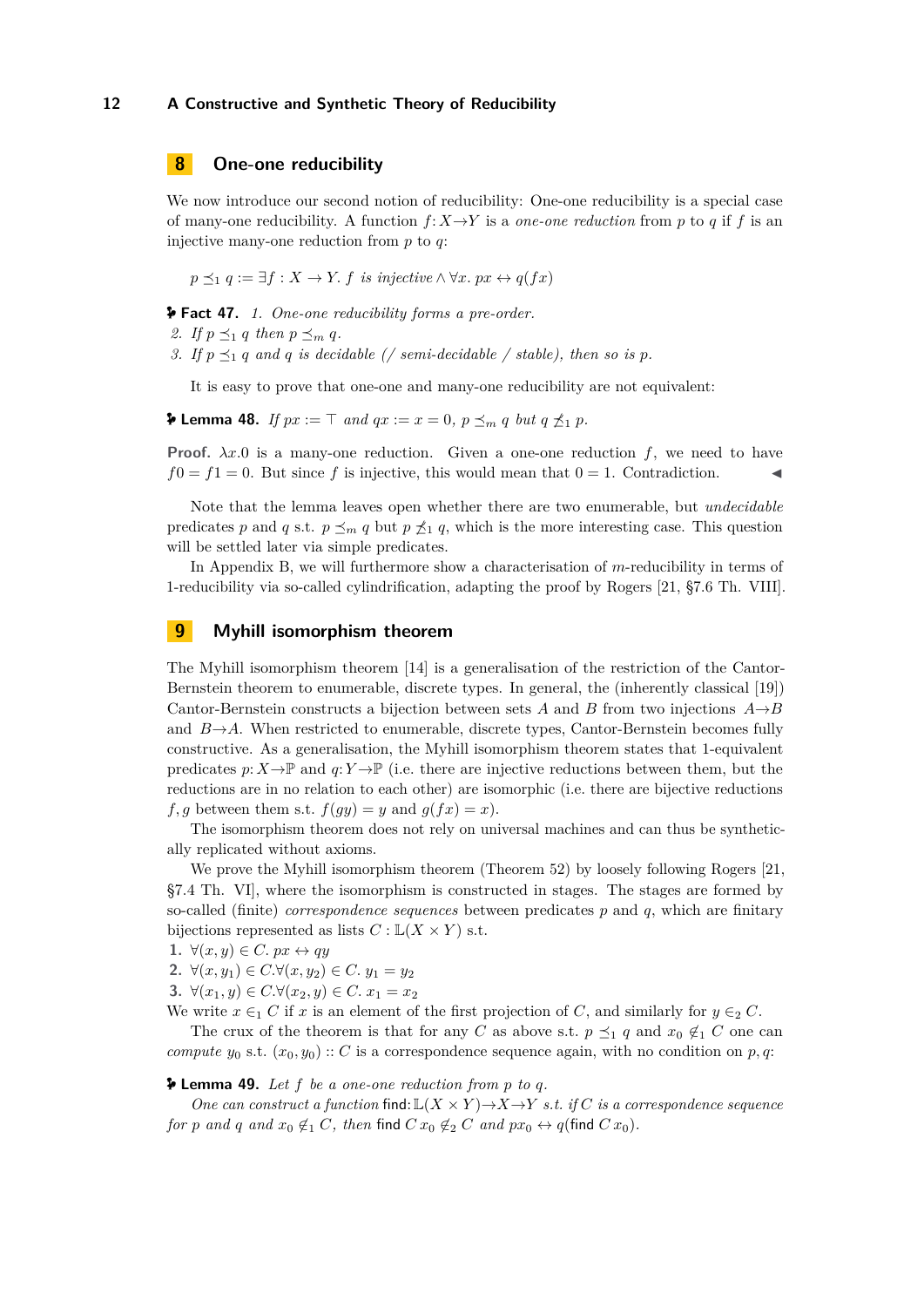**Proof.** We first define a function  $\gamma: L(X \times Y) \to X \to X$  recursive in  $|C|$ :

$$
\gamma C x := x
$$
if  $f x \notin_2 C$   

$$
\gamma C x := \gamma (\text{filter}(\lambda t. t \neq_{\mathbb{B}} (x', fx)) C) x'
$$
if  $(x', fx) \in C$ 

For a correspondence sequence *C* between *p* and *q* and  $x \notin I$  *C* we have (1)  $px \leftrightarrow p(\gamma Cx)$ , (2)  $\gamma Cx = x$  or  $\gamma Xx \in C$ , and (3)  $f(\gamma Cx) \notin C$ . The proof is straightforward by induction on the length of *C*, exploiting the injectivity of *f*.

Now find  $Cx_0 := f(\gamma C x_0)$  is the wanted function.

For the rest of this section we fix enumerable, discrete types *X* and *Y* s.t. (*IX, RX*) and  $(I_Y, R_Y)$  are retractions from *X* and *Y* respectively to N by Fact 95. We construct the isomorphism via a cumulative correspondence sequence:

$$
C_0 := [] \qquad \qquad C'_n := \begin{cases} (x, \text{find } C_n \, x) :: C_n & \text{if } R_X n = \text{Some } x \land x \notin_1 C_n \\ C_n & \text{otherwise} \end{cases}
$$
\n
$$
C_{\mathsf{S}n} := \begin{cases} (\text{find } \overleftrightarrow{C'_n} \, y, y) :: C'_n & \text{if } R_Y n = \text{Some } y \land y \notin_2 C_n \\ C'_n & \text{otherwise} \end{cases}
$$

where  $\overleftrightarrow{C} := \text{map}(\lambda(x, y), (y, x)) C$  is a correspondence sequence for *q* and *p* if and only if *C* is one for *p* and *q*.

**[Fact 50.](https://ps.uni-saarland.de/extras/reducibility-degrees/coqdoc/Undecidability.Synthetic.myhill.html#build_corr_corr)**  $C_n$  *is a correspondence sequence for*  $p$  *and*  $q$  *s.t. [1.](https://ps.uni-saarland.de/extras/reducibility-degrees/coqdoc/Undecidability.Synthetic.myhill.html#build_corr_mono)*  $n \leq m \to C_n \subseteq C_m$ [2.](https://ps.uni-saarland.de/extras/reducibility-degrees/coqdoc/Undecidability.Synthetic.myhill.html#build_corrX)  $I_X x \leq n \rightarrow x \in I$   $C_n$ 

*[3.](https://ps.uni-saarland.de/extras/reducibility-degrees/coqdoc/Undecidability.Synthetic.myhill.html#build_corrY)*  $I_Y y \leq n \rightarrow y \in_2 C_n$ 

 $C_n$  now gives rise to the wanted isomorphism:

**[Lemma 51.](https://ps.uni-saarland.de/extras/reducibility-degrees/coqdoc/Undecidability.Synthetic.myhill.html#f)** *There are functions*  $f': X \to Y$  *and*  $g': Y \to X$  *s.t.* (1)  $\forall x.$   $px \leftrightarrow q(f'x)$  *and*  $∀y. qy ↔ p(g'y)$  *and*  $(2)$   $g'(f'x) = x$  *and*  $f'(g'y) = y$ *.* 

**Proof.**  $f'x$  is defined as the unique *y* for which  $(x, y) \in C_{\mathsf{S}(I_Xx)}$  (which exists by Fact 50) (2) and is unique because  $C_{\mathsf{S}(I_Xx)}$  is a correpsondence sequence), and  $g'y$  is symmetrically defined as the unique *x* for which  $(x, y) \in C_{\mathsf{S}(I_Y y)}$ .

(1) is immediate since  $C_n$  is a correspondence sequence. (2) is by case analysis whether  $I_X x \leq I_Y y$  or vice versa.

**Fineorem 52.** Let *X* and *Y* be discrete, enumerable types and  $p: X \rightarrow \mathbb{P}$ ,  $q: Y \rightarrow \mathbb{P}$ . If  $p \preceq_1 q$ *and*  $q \leq_1 p$ , then there exist  $f: X \rightarrow Y$  *and*  $g: Y \rightarrow X$  *s.t. for all*  $x: X$  *and*  $y: Y: Y \rightarrow Y$ 

 $px \leftrightarrow q(fx)$ ,  $qy \leftrightarrow p(qy)$ ,  $q(fx) = x$ ,  $f(qy) = y$ 

**Proof.** See ??.

**[Corollary 53](https://ps.uni-saarland.de/extras/reducibility-degrees/coqdoc/Undecidability.Synthetic.summary_reducibility_degrees.html#Computational_Cantor_Bernstein)** (Computational Cantor-Bernstein)**.** *Let X and Y be discrete, enumerable types and*  $f: X \to Y$  *and*  $g: Y \to X$  *be injections. Then one can construct*  $f': X \to Y$  *and*  $g': Y \to X$  *s.t. for all x* : *X and y* : *Y :*

$$
g'(f'x) = x, \qquad f'(g'y) = y
$$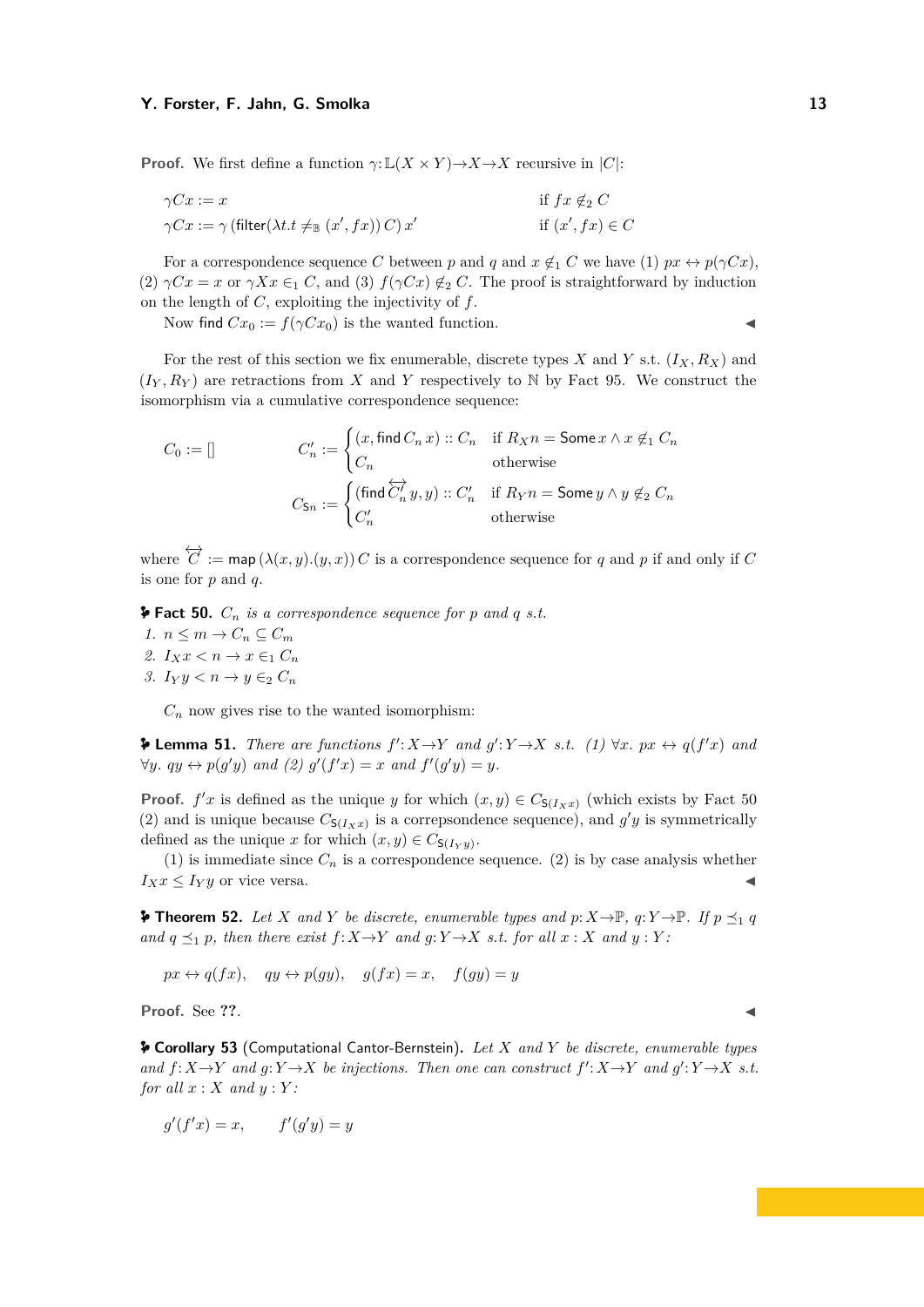### **10 Simple predicates**

We now turn to Post's problem for  $\leq_m$ , i.e. to finding an enumerable, undecidable predicate *S* s.t.  $W \npreceq_m S$ , i.e. *S* is *m*-incomplete. Post's observation was that the complement of all *m*-complete predicates are productive. It thus suffices to find an enumerable predicate with non-productive complement. A predicate  $p: \mathbb{N} \to \mathbb{P}$  is productive if its non-enumerability is witnessed by a function f s.t. for every enumerable subpredicate  $\mathcal{W}_c$  of p, p and  $\mathcal{W}_c$  different on *f c*.

productive  $p := \exists f : \mathbb{N} \to X$ . $\forall c$ .  $(\forall x \colon \mathcal{W}_c x \to px) \to p(fc) \land \neg \mathcal{W}_c(fc)$ 

**[Lemma 54.](https://ps.uni-saarland.de/extras/reducibility-degrees/coqdoc/Undecidability.Synthetic.simple.html#productive_nonenumerable)** *Productive predicates are not enumerable.*

**Proof.** Let *p* have a productive function *f* and be enumerable by  $\varphi_c$  via Fact 10. Then by the specification of *f*,  $p$ (*fc*), i.e.  $W_c$ (*fc*), and  $\neg W_c$ (*fc*). Contradiction.

**F** [Lemma 55.](https://ps.uni-saarland.de/extras/reducibility-degrees/coqdoc/Undecidability.Synthetic.simple.html#K0_productive)  $\overline{\mathcal{K}_0}$  *is productive.* 

**Proof.** Pick  $\lambda n.n$ . Let *c* be s.t.  $\forall x$ .  $\mathcal{W}_c x \to \overline{\mathcal{K}_0} x$ . Then  $\mathcal{W}_c c \to \neg \mathcal{W}_c c$ . Contradiction.

Every productive predicate is Cantor-infinite and thus has an enumerable, Cantor-infinite subpredicate.

**[Lemma 56.](https://ps.uni-saarland.de/extras/reducibility-degrees/coqdoc/Undecidability.Synthetic.simple.html#productive_dedekind_infinite)** *Every productive predicate is Cantor-infinite.*

**Proof.** From Fact 12 and since  $x \in l$  is decidable, we obtain  $c : \mathbb{N} \to \mathbb{N}$  s.t.  $\mathcal{W}_{cl} x \leftrightarrow x \in l$ for every *l*:LN. Let *p* have a productive function *f*. We prove  $\forall l$  : LN. $\Sigma x$ . ( $\forall x_0 \in l$ . $px_0$ )  $\rightarrow$  $px \wedge x \notin l$ , which suffices by a slight adaption of Lemma 42. Given  $l : \mathbb{LN}$ , pick  $x := f(cl)$ .

**[Corollary 57.](https://ps.uni-saarland.de/extras/reducibility-degrees/coqdoc/Undecidability.Synthetic.simple.html#productive_subpredicate)** *Every productive predicate has an enumerable, Cantor-infinite subpredicate.*

We can now show that the complement of *m*-complete predicates contains an enumerable, Cantor-infinite subpredicate since productiveness transports along many-one reductions:

**F** [Lemma 58.](https://ps.uni-saarland.de/extras/reducibility-degrees/coqdoc/Undecidability.Synthetic.simple.html#productive_red) Let  $p \leq_m q$ . If p is productive, q is productive.

**Proof.** Let *f* many-one reduce *p* to *q*, and let *g* be a productive function for *p*. Fact 12 yields *k* s.t.  $W_{(kc)}x \leftrightarrow W_c(fx)$ . Then  $\lambda c$ .  $f(g(kc))$  is a productive function for *q*.

**Figure 759.** *Let*  $p$  *be*  $m$ *-complete. Then*  $\overline{p}$  *has an enumerable, Cantor-infinite subpredicate.* **Proof.** Since productiveness of  $\overline{p}$  follows from  $\overline{\mathcal{K}_0} \preceq_m \overline{p}$  and productiveness of  $\overline{\mathcal{K}_0}$ .

In particular, then the complement of an *m*-complete predicate has a non-finite, enumerable subpredicate. Post's idea to find an enumerable, but undecidable, many-one *incomplete* predicate hinges on exactly this observation. We follow Post and define a predicate  $p: X \to \mathbb{P}$ to be *simple* if it is enumerable, and its complement is both non-finite and does *not* contain a non-finite, enumerable predicate:

 $\mathsf{simple}\ p := \mathcal{E} p \land \neg \mathcal{X} \overline{p} \land \neg \exists q. (\forall x. qx \rightarrow \overline{p}x) \land \neg \mathcal{X} q \land \mathcal{E} q$ 

**[Fact 60.](https://ps.uni-saarland.de/extras/reducibility-degrees/coqdoc/Undecidability.Synthetic.simple.html#simple_non_semi_decidable)** *Complements of simple predicates are not enumerable.*

**[Corollary 61.](https://ps.uni-saarland.de/extras/reducibility-degrees/coqdoc/Undecidability.Synthetic.simple.html#simple_undecidable)** *Simple predicates are undecidable.*

**[Theorem 62.](https://ps.uni-saarland.de/extras/reducibility-degrees/coqdoc/Undecidability.Synthetic.simple.html#simple_m_incomplete)** *Simple predicates are m-incomplete.*

**P** [Lemma 63.](https://ps.uni-saarland.de/extras/reducibility-degrees/coqdoc/Undecidability.Synthetic.simple.html#simple_no_cylinder) *Given*  $p: \mathbb{N} \to \mathbb{P}$  and  $p \times \mathbb{N} \leq_1 p$ , p is not simple.

**Proof.** Let *p* be simple and *f* a one-one reduction from  $p \times N$  to *p*. We have to prove falsity, thus we can assume an element  $x_0$  s.t.  $\overline{p}x_0$  since  $\overline{p}$  is non-finite by Fact 30. Now  $\lambda x.\exists n.f(x_0,n) = x$  is a non-finite, enumerable subpredicate of  $\overline{p}$ .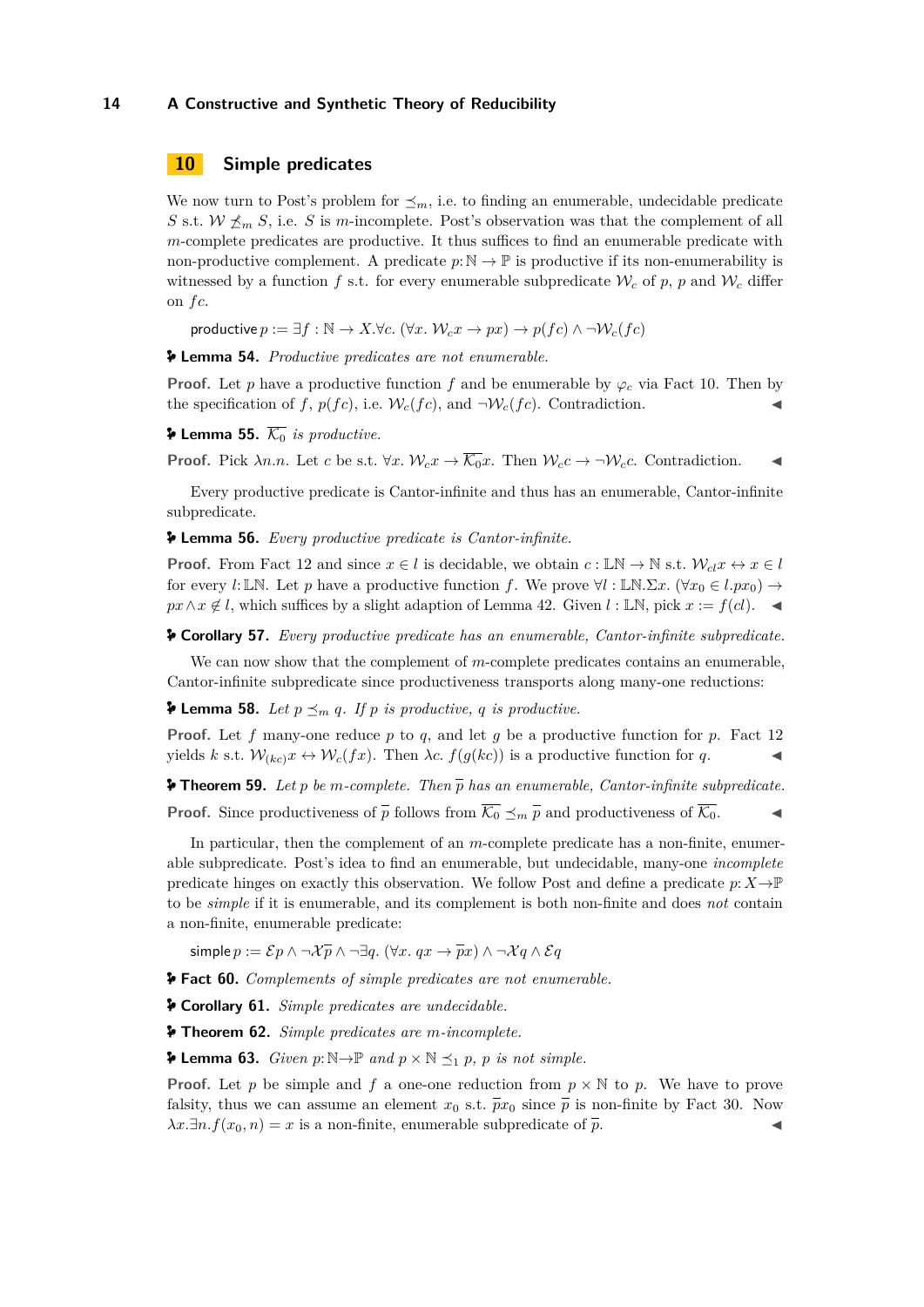### **11 Post's simple predicate**

We follow the presentation of Rogers [21, §8.1 Th. II] to construct the same simple predicate as Post [18, §5]. Recall that simple predicates are enumerable and that their complement is non-finite but may not contain a non-finite, enumerable subpredicate. The latter two properties will drive the construction, since either one is easy to establish on their own, but the combination needs care. Post's idea was to construct a predicate *S* containing an element from every non-finite (enumerable) predicate  $W_c$ . Thus,  $\overline{S}$  cannot have a non-finite, enumerable subpredicate. To ensure that  $\overline{S}$  is still non-finite, *S* contains only a *unique*  $x > 2c$ with  $W_c x$  for every large enough  $W_c$ . The condition  $x > 2c$  ensures that there are at least *n* elements less or equal  $2n$  in  $\overline{S}$ , and thus  $\overline{S}$  is non-finite.

The only technical difficulty in the definition of *S* is to obtain a unique *x* satisfying  $x > 2c$ and  $W_c x$  for every large enough  $W_c$ . Post ensures this by choosing the x enumerated first by  $\varphi_c$  (i.e. the *x* with the least index *n*  $\varphi_c$ *n* = Some *x*) satisfying *x* > 2*c*. We abstract away from this property, and observe that any function mapping  $c$  to an  $x > 2c$  does the job.

We fix a function  $\psi$ :  $\forall c$ . ( $\exists x$ .  $\mathcal{W}_c x \wedge x > 2c$ )  $\rightarrow$  N s.t.  $\psi cH = x \rightarrow \mathcal{W}_c x \wedge x > 2c$  and  $\psi cH_1 = \psi cH_2$ , i.e. a proof-irrelevant choice function for the predicate  $\lambda x$ .  $\mathcal{W}_c x \wedge x > 2c$ . Such a choice function  $\psi$  can be constructed by using for instance  $\mu_{\mathcal{E}}$  (Corollary 6).

We then define *S* as the image of  $\psi$  and prove that *S* is a simple predicate:

 $Sx := \exists c(H : \exists x. \, \mathcal{W}_c x \wedge x > 2c)$ *.*  $\psi cH = x$ 

**[Lemma 64.](https://ps.uni-saarland.de/extras/reducibility-degrees/coqdoc/Undecidability.Synthetic.simple_construction.html#S_enumerator)** *S is enumerable.*

**Proof.** There is a strong enumerator  $E : \mathbb{N} \to \mathbb{N}$  for  $\lambda c.\exists x.\mathcal{W}_c x \wedge x > 2c$ , i.e. we have  $H: \forall n.\exists x.\mathcal{W}_{(En)} x \land x > 2 \cdot (En).$  Then,  $\lambda n.\psi(En)(Hn)$  strongly enumerates *S*.

 $\blacktriangleright$  [Lemma 65.](https://ps.uni-saarland.de/extras/reducibility-degrees/coqdoc/Undecidability.Synthetic.simple_construction.html#S_coInfinite)  $\overline{S}$  *is non-finite.* 

**Proof.** By Fact 36 it suffices to prove  $\forall n.\neg\neg \exists L.|L| = n \land \#L \land \forall x \in L.\overline{S}x$ . Given *n*, let  $px := Sx \wedge x \leq 2n$ . *p* is exhausted by  $[0, \ldots, 2n]$ , thus it is not not listable. Since the claim is negative, we can assume some duplicate-free  $L_p$  listing  $p$ .

Now  $|L_p| \leq n$ : by decomposing *Sx* for every  $x \in L_p$ , we obtain  $L'_p$  with  $\#L'_p$ ,  $|L'_p| = |L_p|$ , and  $\forall c \in L'_p$ ,  $c < n \wedge \exists H$ ,  $\psi cH \in L_p$ . Hence,  $|L_p| \leq n$ . Now the first *n* elements of filter( $\lambda x. x \notin L_p$ ) [0, ..., 2*n*] form the wanted list.

**[Lemma 66.](https://ps.uni-saarland.de/extras/reducibility-degrees/coqdoc/Undecidability.Synthetic.simple_construction.html#S_No_S_Inf_Subset)** *S contains no non-finite, enumerable subset.*

**Proof.** Let *q* be non-finite, contained in  $\overline{S}$  and enumerated by  $\varphi_c$  via Fact 10. We derive a contradiction by showing  $[0, \ldots, 2c]$  to exhaust *q*: Assume *qx*. Then  $\mathcal{W}_c x$  since  $\varphi_c$  enumerates *q*. We have to prove  $x \in [0, \ldots, 2c]$ , which is stable. So let  $x \notin [0, \ldots, 2c]$  and derive a contradiction. Since  $\mathcal{W}_c x \wedge x > 2c$  holds, there is in particular a proof  $H : \exists x \, \mathcal{W}_c x \wedge x > 2c$ . By definition of  $\psi$ , we have  $\mathcal{W}_c(\psi cH)$ . By definition of  $\varphi_c$ ,  $q(\psi cH)$ , and thus  $\neg S(\psi cH)$ , i.e.  $\neg \exists c' H'. \psi c' H' = \psi c H$  – contradiction.

#### **[Theorem 67.](https://ps.uni-saarland.de/extras/reducibility-degrees/coqdoc/Undecidability.Synthetic.simple_construction.html#S_simple)** *S is a simple predicate.*

The construction of *S* settles Post's problem for  $\prec_m$ :

**[Theorem 68.](https://ps.uni-saarland.de/extras/reducibility-degrees/coqdoc/Undecidability.Synthetic.summary_reducibility_degrees.html#Posts_problem_many_one)** *There exists an enumerable, undecidable and m-incomplete predicate.*

**Fineorem 69.**  $\leq_1$  *and*  $\leq_m$  *differ on enumerable, undecidable predicates.* 

**Proof.**  $S \times \mathbb{N} \leq_m S$  holds, but  $S \times \mathbb{N} \leq_1 S$  by Lemma 63.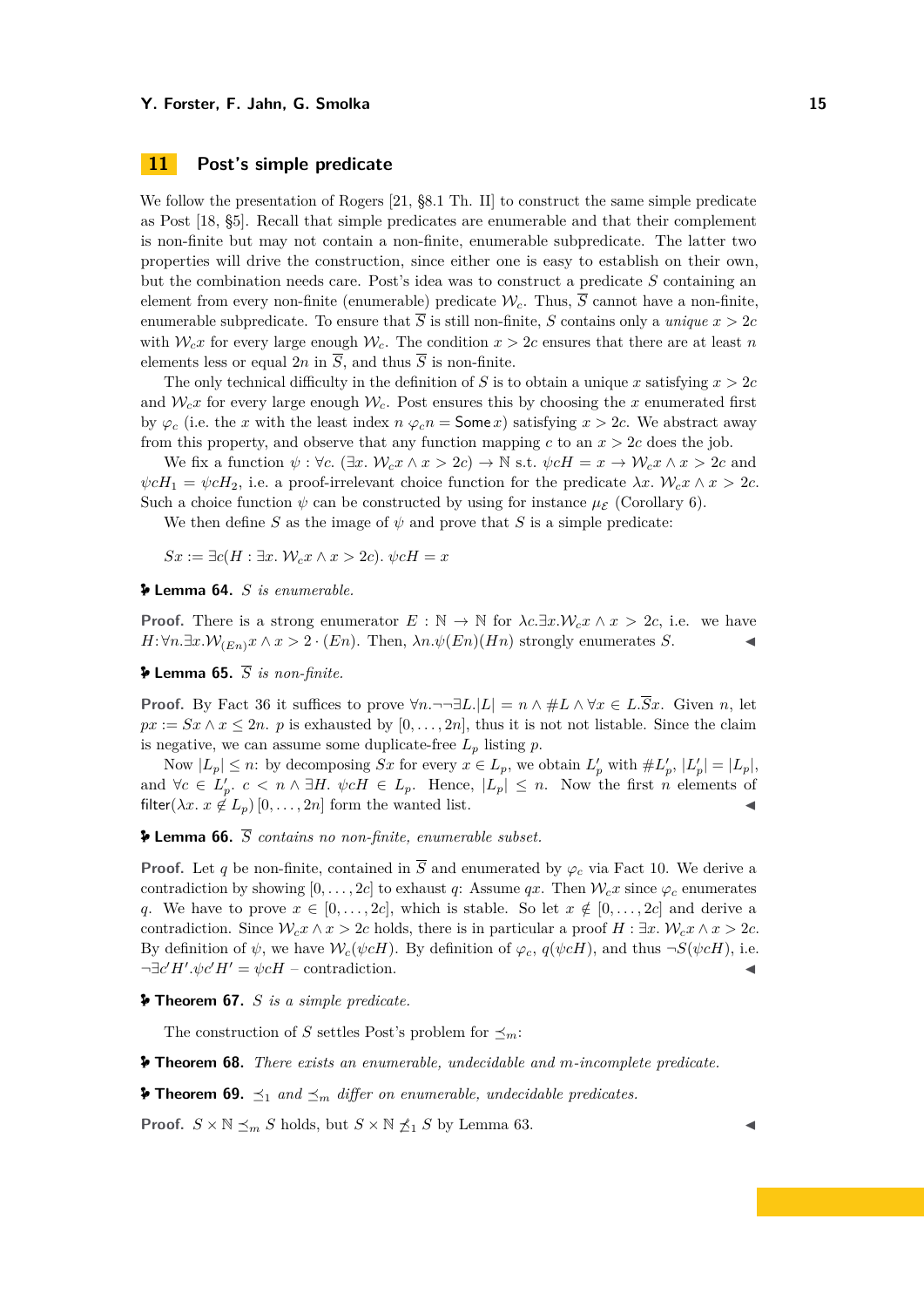### **12 Truth-table reducibility**

Recall that  $p$  is many-one reducible to  $q$  if a decision for  $px$  can be computed from one instance of *q*, namely  $q(fx)$ . Truth-table reducibility generalises this intuition: A predicate *p* is truthtable reducible to  $q$  if a decision for  $px$  can be computed by evaluating a boolean formula with atoms of the form  $qy_i$  for finitely many queries  $y_i$ . Equivalently, boolean formulas with  $n$ inputs can also be expressed as truth-tables with 2 *<sup>n</sup>* rows, explaining the name "truth-table reducibility". We model the type of truth-tables by defining truthtable:  $\mathbb{T} := \mathbb{L} \mathbb{B}$ . Given an assignment *l*:truthtable of length *n*, we use a canonical listing function gen:  $\mathbb{N}\rightarrow\mathbb{L}(\mathbb{LB})$  $|gen n| = 2^n$  and  $\forall l: \mathbb{LB}. l \in gen n \leftrightarrow |l| = n$  to define

$$
l \vDash T := \begin{cases} T[i] = \text{Some true} & \text{if } (\text{gen } |l|)[i] = \text{Some } l \\ \perp & \text{otherwise} \end{cases}
$$

When convenient, we assume  $l \models T : \mathbb{B}$  since  $\lambda T$ .  $l \models T$  is decidable. Any  $f : \mathbb{L} \mathbb{B} \rightarrow \mathbb{B}$  can be converted into the truth-table map $f(\text{gen } n)$  with *n* inputs  $l \vDash \text{map} f(\text{gen } n) \leftrightarrow fl = \text{true}$ provided  $|l| = n$ . On paper, we abuse notation and treat any function  $f: \mathbb{L} \mathbb{B} \to \mathbb{B}$  as truth-table.

A function  $f: X \to \mathbb{L}Y \times$  truthtable is a *truth-table reduction* from *p* to *q* if  $\forall x. px \leftrightarrow l$  $\pi_2(fx)$  for all lists *l* which pointwisely reflect *q* on the query list  $\pi_1(fx)$ . A predicate  $p: X \to \mathbb{P}$ is *truth-table reducible* to a predicate  $q: Y \to \mathbb{P}$  if there is a truth-table reduction:

$$
p\preceq_{\mathsf{tt}} q:=\exists f\mathpunct{:}X\mathpunct{\rightarrow}{\mathbb L} Y\times \mathsf{truthtable}.\forall x\ l.\ \mathsf{Forall}_2\,(\lambda y b.\ q y\leftrightarrow b=\mathsf{true})\,(\pi_1(fx))\,l\rightarrow \newline px\leftrightarrow l\vDash \pi_2(fx)
$$

**[Lemma 70.](https://ps.uni-saarland.de/extras/reducibility-degrees/coqdoc/Undecidability.Synthetic.reductions.html#red_tt_transitive)** *[1.](https://ps.uni-saarland.de/extras/reducibility-degrees/coqdoc/Undecidability.Synthetic.reductions.html#red_tt_reflexive) Truth-table reducibility forms a pre-order.*

- [2.](https://ps.uni-saarland.de/extras/reducibility-degrees/coqdoc/Undecidability.Synthetic.reductions.html#red_tt_transports) If  $p \preceq_{tt} q$  and  $q$  is decidable then  $p$  is decidable.
- *[3.](https://ps.uni-saarland.de/extras/reducibility-degrees/coqdoc/Undecidability.Synthetic.reductions.html#red_mo_tt)* If  $p \leq_m q$  then  $p \leq_{tt} q$ .

Truth-table reducibility can employ negation and thus does not transport enumerability.

### **[Fact 71.](https://ps.uni-saarland.de/extras/reducibility-degrees/coqdoc/Undecidability.Synthetic.reductions.html#red_tt_complement)**  $\overline{p} \preceq_{tt} p$

**[Fact 72.](https://ps.uni-saarland.de/extras/reducibility-degrees/coqdoc/Undecidability.Synthetic.reductions.html#red_tt_join_least)** *Truth-table reducibility is an upper semi-lattice.*

To characterise truth-table reducibility in terms of one-one reduciblity, we introduce so-called truth-table cylinder, following Rogers [21, §8.4 Th. IX]. Given a predicate  $p: X \to \mathbb{P}$ , we define the predicate  $p^{\mathsf{tt}}:\mathbb{L} X \times \mathsf{truthtable} \to \mathbb{P}$ :

 $p^{\text{tt}} := \lambda z$ .  $\forall l$ . Forall $_2$   $(\lambda x b. px \leftrightarrow b = \text{true})(\pi_1 z) \ l \rightarrow l \vdash \pi_2 z$ 

The characterisation seems to be inherently non-constructive, we thus assume *p* to be stable.

 $\blacktriangleright$  **[Lemma 73.](https://ps.uni-saarland.de/extras/reducibility-degrees/coqdoc/Undecidability.Synthetic.reductions.html#redtt_char_as_redm)** *Let*  $p: X \to \mathbb{P}$ ,  $q: Y \to \mathbb{P}$ ,  $x_0: X, y_0: Y$ , and  $q: \mathbb{L}X \times \text{truthtable} \to Y$  *be an injection. If p is stable, then*  $p \preceq_{\text{tt}} q \leftrightarrow p^{\text{tt}} \preceq_1 q^{\text{tt}}$ .

**Proof.** We loosely follow the proof by Rogers [21, §8.4 Th. IX] and prove the following: (1) If *p* is stable then  $p \leq_1 p^{tt}$ . (2)  $p^{tt} \leq_{tt} p$ . (3) Every reduction  $p \leq_{tt} q$  can be given via an injective reduction function, provided an injection  $f: X \rightarrow Y$  exists. (4) If p is stable,  $f: X \rightarrow Y$ injective then  $p \preceq_{\text{tt}} q \to p \preceq_1 q^{\text{tt}}$ .

(1) and (2) are straightforward. For (3) assume  $p \leq_{tt} q$  via a reduction function g and construct  $g'x := (fx :: \pi_1(gx), \lambda b :: L. \pi_2(gx)L)$ . *g*' is injective since *f* is injective. For (4), let  $p \preceq_{tt} q$  via an injection  $f$  by (3). Then  $f$  1-reduces  $p$  to  $q^{tt}$ .

The claim from left to right follows using  $(1)$ ,  $(2)$ , and  $(4)$ , the direction from right to left needs  $(1)$  and  $(4)$ .

**[Corollary 74.](https://ps.uni-saarland.de/extras/reducibility-degrees/coqdoc/Undecidability.Synthetic.reductions.html#redtt_char_as_redo)** *If*  $p, q: \mathbb{N} \to \mathbb{P}$  *and*  $p$  *stable,*  $p \preceq_{\text{tt}} q \leftrightarrow p^{\text{tt}} \preceq_{1} q^{\text{tt}}$ .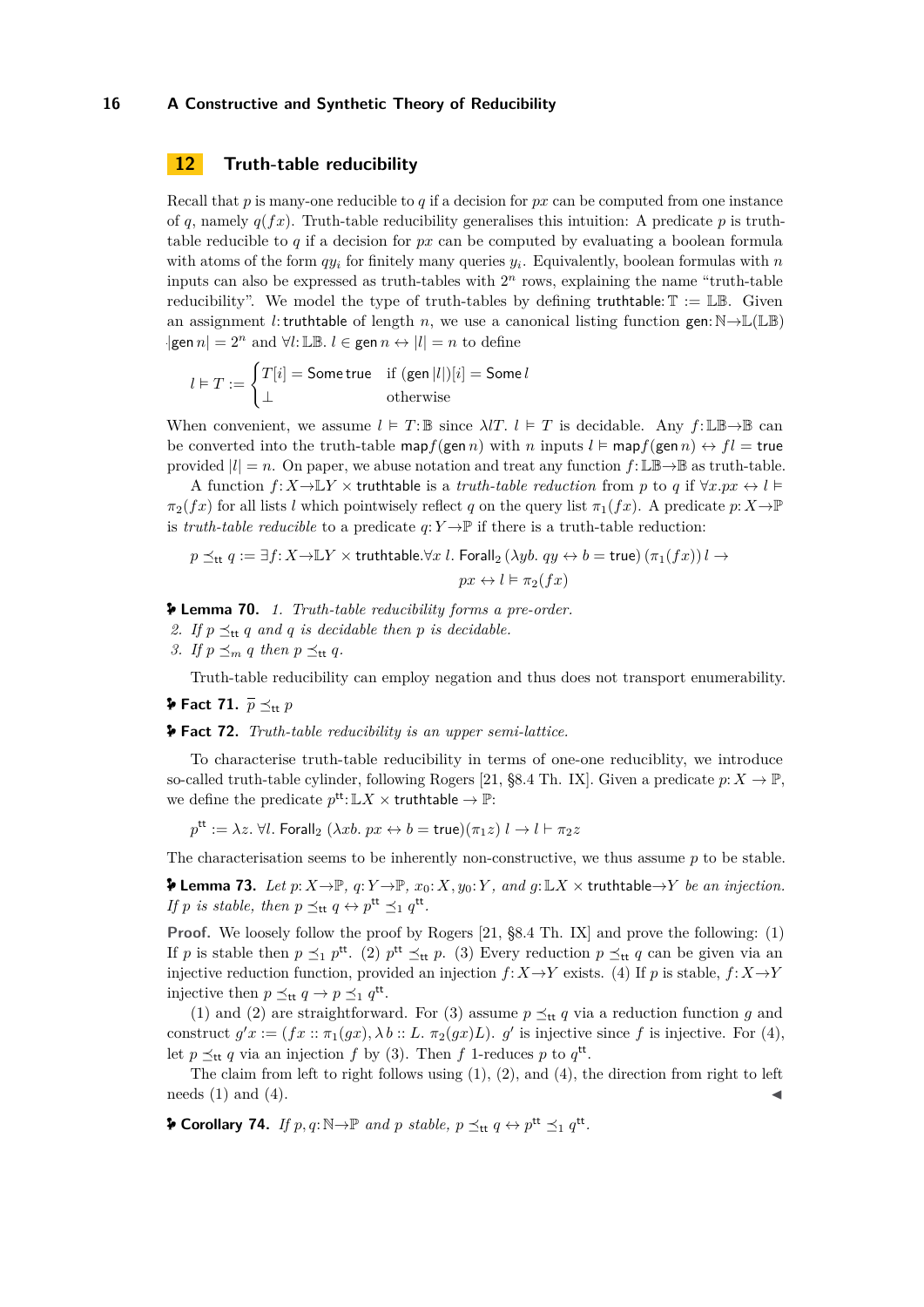### **13 A** tt**-complete simple predicate**

We here present details for the construction and verification of the tt-complete simple predicate  $S^*$  (Lemma 80), based on the idea by Post [18, §8] and presentation by Rogers [21, §8.4 VIII].

Let  $\mathcal{L}n := [2^n - 1, \ldots, 2^{n+1} - 2]$ , i.e. the number sequence starting at  $2^n - 1$  of length  $2<sup>n</sup>$ ). Then  $S^*$  is defined as

 $S^*x := Sx \vee (\exists \langle n,m \rangle \ldotp \mathcal{W}_nm \wedge x \in \mathcal{L}\langle n,m \rangle).$ 

The non-finiteness proof of  $\overline{S^*}$  will again crucially rely on  $\forall \neg \neg \exists$  notions:

**[Lemma 75.](https://ps.uni-saarland.de/extras/reducibility-degrees/coqdoc/Undecidability.Synthetic.reductions.html#S_Pow_WeakEx_NotS)** ∀*n.*¬¬∃*x* ∈ [*n, . . .* 2*n*]*.Sx.*

**Proof.** Recall the Proof of Lemma 65 showing the non-non existence of some duplicate-free listing *L* of  $(\lambda x.\overline{S}x \wedge x \le 2n)$  s.t. and  $|L| > n$ . Lemma 28 applied to *L* and  $[0, \ldots, n-1]$ implies the claim.

**[Fact 76.](https://ps.uni-saarland.de/extras/reducibility-degrees/coqdoc/Undecidability.Synthetic.reductions.html#S_Pow_injective)**  $x \in \mathcal{L}n_1 \rightarrow x \in \mathcal{L}n_2 \rightarrow n_1 = n_2$  for all  $x, n_1, n_2$ .

**2 [Lemma 77.](https://ps.uni-saarland.de/extras/reducibility-degrees/coqdoc/Undecidability.Synthetic.reductions.html#W_Infinite)** W and  $\overline{W}$  are generative.

**Proof.** It suffices to show the predicates Cantor-infinite:  $\mathbb{N} \hookrightarrow \mathcal{W}$  via the injection  $\lambda n.(c_{\top}, n)$ and  $\mathbb{N} \hookrightarrow \overline{\mathcal{W}}$  via  $\lambda n.(c_{\perp}, n)$ , where  $c_{\perp}$  and  $c_{\perp}$  are codes obtained by Fact 13 s.t.  $\forall x. \mathcal{W}_{c_{\perp}} x \leftrightarrow \top$ and  $\forall x. \mathcal{W}_c \, \downarrow x \leftrightarrow \perp$ .

**[Lemma 78.](https://ps.uni-saarland.de/extras/reducibility-degrees/coqdoc/Undecidability.Synthetic.reductions.html#S_Star_coInfinite)** *S*<sup>∗</sup> *is non-finite.*

**Proof.** It suffices to prove  $\forall n.\neg\neg \exists x \geq n.\overline{S^*}x$  by Corollary 33. Let *n* be given. By Fact 31 and Lemma 77 there exists  $\langle n_1, m_1 \rangle > n$  with  $\overline{W}_{n_1} m_1$ . The conclusion is negative, thus we obtain  $x \in \mathcal{L}\langle n_1, m_1 \rangle$  with  $\overline{S}x$  and  $x \geq n$  from Lemma 75.

We prove  $\overline{S^*}x$ . Let  $S^*x$ . Then either  $Sx$ , contradicting  $\overline{S}x$ , or  $x \in \mathcal{L}\langle n_2, m_2 \rangle$  for some  $W_n, m_2$ . Then, Fact 76 implies  $\langle n_2, m_2 \rangle = \langle n_1, m_1 \rangle$ , contradicting  $\overline{W}_n, m_1$ .

**[Lemma 79.](https://ps.uni-saarland.de/extras/reducibility-degrees/coqdoc/Undecidability.Synthetic.reductions.html#S_Star_simple)** *S* ∗ *is simple.*

**Proof.**  $\mathcal{E}S^*$  follows by closure properties,  $\mathcal{E}S$  and  $\mathcal{E}W$ . Non-finiteness of  $\overline{S^*}$  is Lemma 78. Since  $\forall x \cdot \overline{S^*} \to \overline{S}$  and  $\overline{S}$  was already shown to contain no non-finite, enumerable predicate (Lemma 66), also  $\overline{S^*}$  contains no such predicate.

**[Lemma 80.](https://ps.uni-saarland.de/extras/reducibility-degrees/coqdoc/Undecidability.Synthetic.reductions.html#tt_red_W_S_Star)** *S* ∗ *is* tt*-complete.*

**Proof.**  $\mathcal{E}S^*$  since  $S^*$  is simple. We prove  $\mathcal{W} \preceq_{\text{tt}} S^*$  by

 $\lambda cx. (\mathcal{L}\langle c, x \rangle, \lambda L. \forall b \in L.b = \text{true})$ 

Let *L* reflect  $S^*$  pointwise on  $\mathcal{L}\langle c, x \rangle$ . It suffices to show

 $\mathcal{W}_c x \leftrightarrow \forall y \in \mathcal{L}\langle c, x \rangle$ .  $S^* y$ .

The direction from left to right is immediate from the definition of *S* ∗ . For the converse direction, we obtain two cases:

- **1.** ∀*y* ∈  $\mathcal{L}\langle c, x \rangle$ *. Sy:* Contradiction to Lemma 75.
- **2.**  $\exists \langle c', x' \rangle \cdot \mathcal{W}_{c'} x' \land y \in \mathcal{L} \langle c', x' \rangle$  for some  $y \in \mathcal{L} \langle c, x \rangle$ . Now, Fact 76 implies  $\langle c, x \rangle = \langle c', x' \rangle$ , and thus  $\mathcal{W}_c x$ .

**Fineorem 81.** *m-* and tt-completeness do not coincide. In particular,  $\leq_m$  and  $\leq_{\text{tt}}$  differ *on enumerable, undecidable predicates.*

**Proof.**  $S^*$  is *m*-incomplete as a simple predicate, but tt-complete by Lemma 80.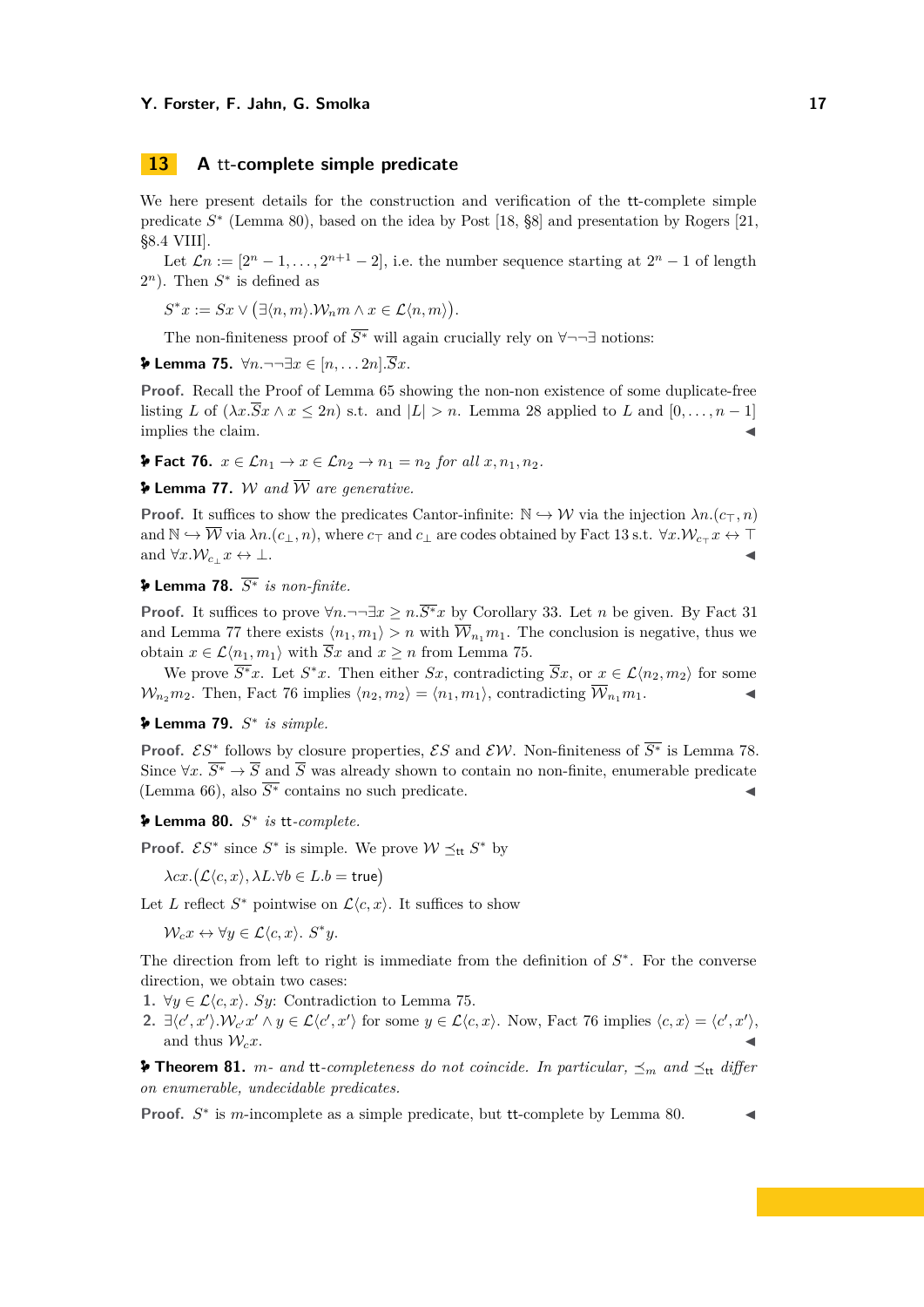### **14 Hypersimple predicates**

For settling Post's problem w.r.t.  $\preceq_{tt}$  in our synthetic setting we once more follow Rogers [21, §9.5] and introduce majorising functions: *f*: N→N *majorises* a predicate *p*: N→P if

∀*n.*¬¬∃*l.* #*l* ∧ |*l*| = *n* ∧ ∀*m* ∈ *l.pm* ∧ *m* ≤ *fn.*

Note that we slightly adapted the definition of majorising in order to be more suitable for constructive proofs. We immediately introduce a strengthening of the notion following Odifreddi [15]: A function  $f:\mathbb{N}\to\mathbb{N}$  *exceeds* a predicate  $p:\mathbb{N}\to\mathbb{P}$  if  $\forall n.\neg\neg\exists i.\; n < i \leq fn.\;pi$ .

 $\blacktriangleright$  **[Fact 82.](https://ps.uni-saarland.de/extras/reducibility-degrees/coqdoc/Undecidability.Synthetic.hypersimple.html#exceeds_majorises)** *If f exceeds p*,  $\lambda n.f^n0$  *majorises p*.

**[Lemma 83.](https://ps.uni-saarland.de/extras/reducibility-degrees/coqdoc/Undecidability.Synthetic.hypersimple.html#dedekind_infinite_exceeds)** *If* ∀*x.qx* → *px and q is Cantor-infinite, there exists f exceeding p.*

**Proof.** Take  $\lambda n \cdot \pi_1(F[0, \ldots, n])$ , where *F* is obtained from the  $\forall \Sigma$  formula in Lemma 42.

**P** [Corollary 84.](https://ps.uni-saarland.de/extras/reducibility-degrees/coqdoc/Undecidability.Synthetic.hypersimple.html#hyperimmune_immune) *Given* MP, *if there is no f majorising* p, then  $\overline{p}$  does not have a non-finite, *enumerable subpredicate.*

**Proof.** Let no *f* majorise *p* and let *q* be a non-finite, enumerable subpredicate of *p*. By MP and Lemma 43, *q* is generative. By Corollary 45, *q* is Cantor-infinite. By Lemma 83 there is  $f$  exceeding  $p$ . By Fact 82,  $p$  is majorised – contradiction.

The following is an adaption of Th. III.3.10 in [15], with

 $p \models (P, T) := \forall l$ . Forall<sub>2</sub> ( $\lambda x b$ .  $px \leftrightarrow b =$  true)  $Pl \rightarrow l \models T$ .

**P** [Theorem 85.](https://ps.uni-saarland.de/extras/reducibility-degrees/coqdoc/Undecidability.Synthetic.hypersimple.html#tt_complete_exceeds) If  $K_0 \leq_{\text{tt}} p$  there exists a function exceeding  $\bar{p}$ .

**Proof.** Let *g* be a tt-reduction from  $\mathcal{K}_0$  to *p*. By Fact 12 there is *c*: LN→N s.t.  $\forall lx. \mathcal{W}(cl)x \leftrightarrow$  $\neg(\lambda x.x \notin l) \models gx.$  Let  $\text{gen}_n : \mathbb{L}(\mathbb{LN})$  contain exactly all duplicate-free lists *l* s.t. max  $l \leq$ *n*. We define  $a_{n,i} := c(\text{gen}_n[i])$  for  $i < l^n$  and  $a_{n,i} := c[$  otherwise. Then  $\lambda n$ . 1 +  $\max[\pi_1(ga_{n,i}) \mid i < 2^n]$  exceeds  $\overline{p}$ . To show this, let *n* be given and assume

 $(*)$  :  $\forall j. \ n < j < \max \left[ \pi_1(ga_{n,i}) \mid i < 2^n \right]$ . *pj* 

We have to prove falsity. Note that  $\neg\neg \exists . i < 2^n$ .  $\forall z. z \notin \text{gen}_n[i] \leftrightarrow p^*z$  where  $p^*z :=$  $(\neg \neg pz \land z \leq n) \lor z > n$ . Since we have to prove falsity, we can assume such an *i*. Now by (\*) we have  $\forall j.n < j \in \pi_1(ga_{n,i}) \rightarrow pj$  since  $\pi_1(ga_{n,i}) < \max[\pi_1(ga_{n,i}) \mid i < 2^n]$  follows from  $i < 2^n$ . Since for  $x \leq n$ ,  $px \leftrightarrow p^*x$  by definition, we have  $\forall x \in \pi_1(ga_{n,i})$ .  $px \leftrightarrow p^*x$ . But now we obtain the following contradiction:

$$
p \vDash ga_{n,i} \leftrightarrow \mathcal{W} \ a_{n,i} \ a_{n,i} \leftrightarrow \mathcal{W} \left( c(\text{gen}_n[i]) \right) a_{n,i}
$$

$$
\leftrightarrow \neg(\overline{\text{gen}_n[i]} \vDash ga_{n,i}) \leftrightarrow \neg(p^* \vDash ga_{n,i})
$$

$$
\leftrightarrow \neg(p \vDash ga_{n,i})
$$

A predicate p is *hypersimple* if it is enumerable and  $\overline{p}$  is non-finite and not majorised:

hypersimple  $(p: \mathbb{N} \rightarrow \mathbb{P}) := \mathcal{E}p \land \neg \mathcal{X}\overline{p} \land \neg \exists f \ldotp f \text{ \textit{majorises\textcolor{black}{\overline{p}}}$ 

**[Theorem 86.](https://ps.uni-saarland.de/extras/reducibility-degrees/coqdoc/Undecidability.Synthetic.hypersimple.html#hypersimple_tt_incomplete)** *Hypersimple predicates are not* tt*-complete.*

▶ **Theorem 87.** *Given* MP, *hypersimple predicates are simple.*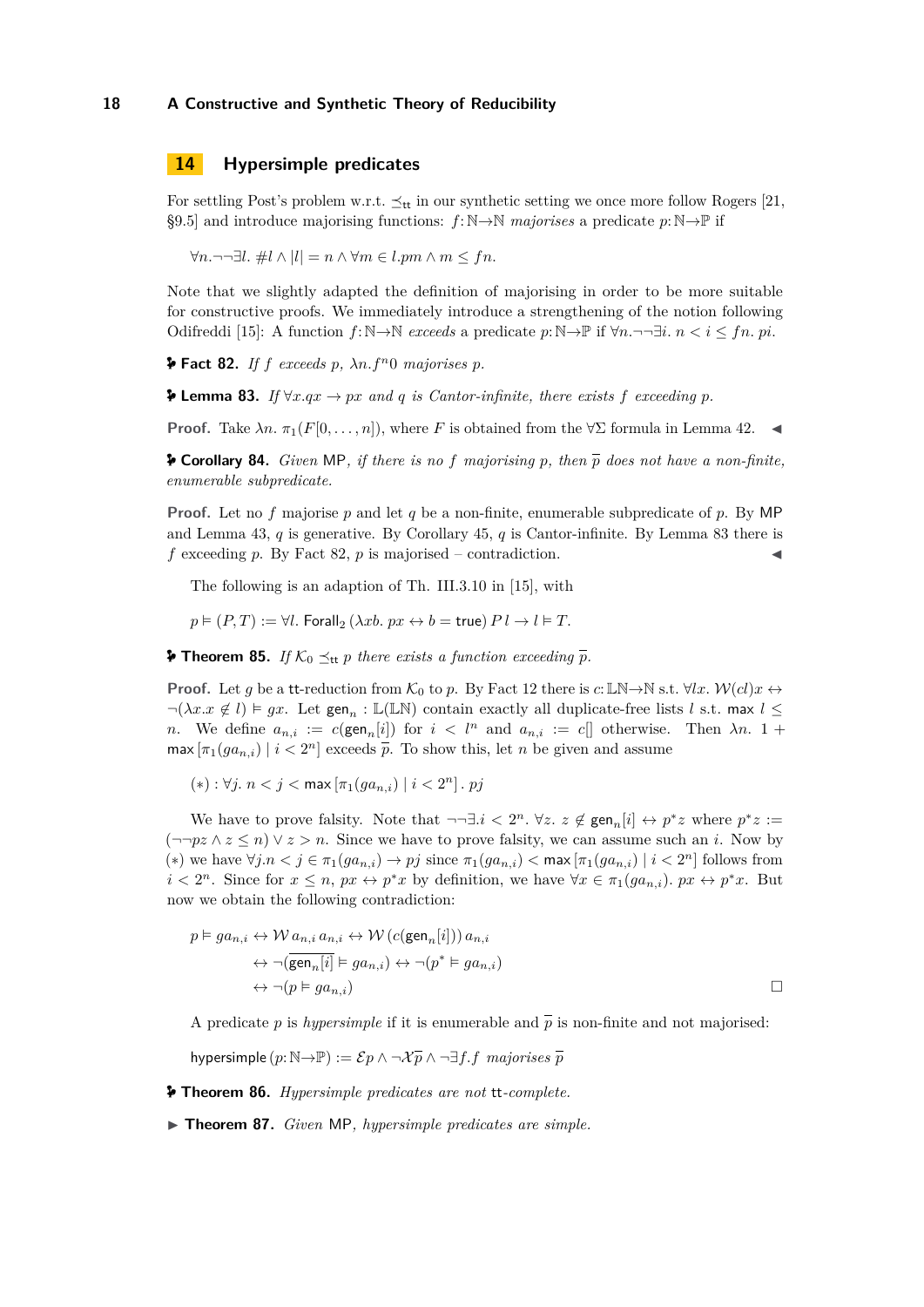### **15 Construction of a hypersimple predicate**

We now construct and verify a hypersimple predicate, a result due to Post [18, §9]. We however follow Rogers [21, §8.1 Th. II], who presents a (more general) construction due to Dekker [4], defining a hypersimple predicate  $H_I$  for an arbitrary undecidable  $I: \mathbb{N} \to \mathbb{P}$  with a strong, injective enumerator  $E_I: \mathbb{N} \to \mathbb{N}$ . By instantiating with e.g.  $\mathcal{W}' := \lambda \langle c, x \rangle \cdot \mathcal{W}_c x$ , we obtain that  $H_{\mathcal{W}'}$  is hypersimple, and thus enumerable, undecidable and tt-incomplete. The predicate  $H_I: \mathbb{N} \to \mathbb{P}$  is defined as the so-called "deficiency predicate" of *I*:

 $H_I x := \exists x_0 > x$ .  $E_I x_0 < E_I x$ 

 $\blacktriangleright$  [Lemma 88.](https://ps.uni-saarland.de/extras/reducibility-degrees/coqdoc/Undecidability.Synthetic.hypersimple_construction.html#HS_co_infinite)  $\overline{H_I}$  *is non-finite.* 

**Proof.** By Corollary 33 it suffices to prove  $\forall x.\neg\neg \exists y \geq x.\overline{H_I}y$ . We use complete induction on *E*<sub>I</sub>*x*. Given *x*: N assume  $(*): \neg \exists y \geq x \cdot \overline{H_1}y$ . The claim is negative. Case analysis:

- 1. If  $H_Ix$ , there exists  $x_0 > x$  with  $E_Ix_0 < E_Ix$ . Hence, induction for  $x_0$  yields  $\neg \exists y \geq$  $x_0.\overline{H}_I y$  contradicting (\*).
- **2.** If  $\overline{H}_I x$  holds, *x* is an element as required.

 $\blacktriangleright$  **[Lemma 89.](https://ps.uni-saarland.de/extras/reducibility-degrees/coqdoc/Undecidability.Synthetic.hypersimple_construction.html#HS_no_majorize)** *If f majorises*  $\overline{H_I}$ , *I is decidable.* 

**Proof.** We prove that  $g := \lambda x.x \in_B \text{map } E_I [0, \ldots, f(Sx)]$  decides *I* if *f* majorises  $\overline{H_I}$ , i.e.  $∀x. Ix ↔ gx = true.$  The direction from right to left is easy, since  $E_I$  enumerates *I*. For the converse direction let  $E_I n = x$  for some *n*. We show  $n \in [0, \ldots, f(S x)]$ , which is stable. Thus let  $n \notin [0, \ldots, f(Sx)]$ , i.e.  $n > f(Sx)$ . Since *f* majorises  $\overline{H_I}$  and the goal is falsity, we can assume *l* with  $\#l$ ,  $|l| = Sx$  and  $\forall y \in l.\overline{H_I}y \land y \leq f(Sx)$ . Let  $m := \max(\text{map } E_I l)$ . We have

1.  $m \geq x$ , since  $|\text{map } E_I l| = |l| > x$  and  $\#(\text{map } E_I l)$ .

2.  $m = E_I m_0$  for some  $m_0 \in l$  and therefore  $m_0 \le f(Sx)$  and  $\overline{H_I} m_0$  by the properties of *l*. We now prove  $H_I m_0$  to obtain a contradiction. We have  $n > f(\mathsf{S} x) \geq m_0$  and  $E_I n = x \leq$  $m = E_I m_0$ . By the injectivity of  $E_I$ ,  $E_I n = E_I m_0$  implies  $n = m_0$  (a contradiction), such that we have  $E_I n \leq E_I m_0$  as required.

**[Theorem 90.](https://ps.uni-saarland.de/extras/reducibility-degrees/coqdoc/Undecidability.Synthetic.hypersimple_construction.html#HS_hypersimple)** *There exists a hypersimple predicate.*

**Proof.**  $\mathcal{E}H$ *I* follows by (6) of Fact 93.

Finally, we need to show  $H_W$  to be undecidable. Proving however that  $H_W$  is simple seems to require MP and also Rogers [21, §8.1 Th. II] gives a heavily classical Turing reduction from W to  $H_W$ . We instead give a direct, constructive proof of  $\mathcal{D}H_W\to \mathcal{D}W$ , which implies the undecidability of  $H_W$ .

**Figure 10.** *H<sub>W</sub> is undecidable.* 

**Proof.** We prove  $\mathcal{D}H_W \rightarrow \mathcal{D}W$  in Appendix C.

**[Theorem 92.](https://ps.uni-saarland.de/extras/reducibility-degrees/coqdoc/Undecidability.Synthetic.summary_reducibility_degrees.html#Posts_problem_truth_table)** *There exists an enumerable, undecidable and* tt*-incomplete predicate.*

In general, a reducibility is a pre-order transporting decidability backwards. Since  $W \npreceq_{tt} H_W$ , but  $\mathcal{D}H_W \to \mathcal{D}W$ ,  $\preceq_{tt}$  is not the most general reducibility notion.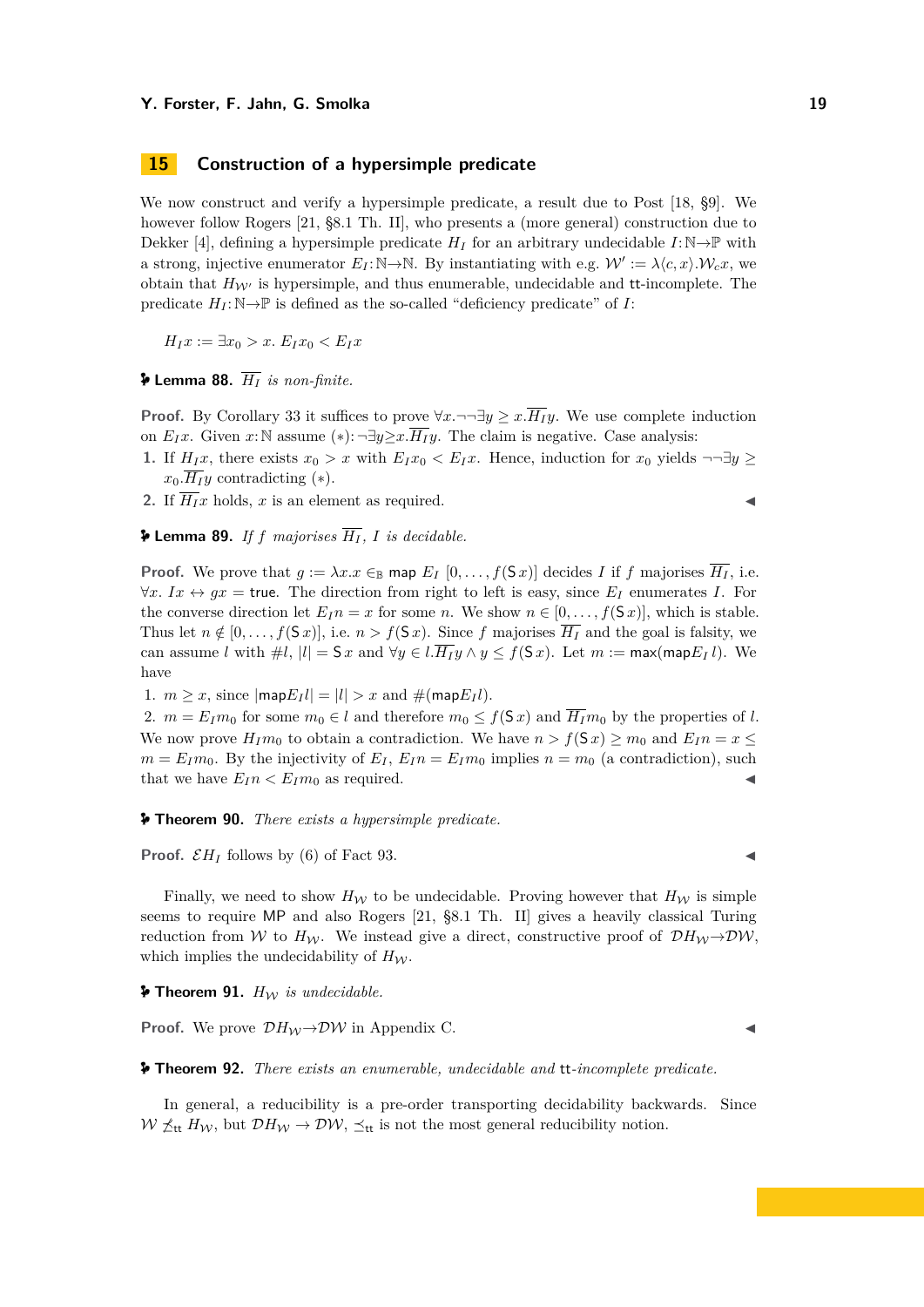### **16 Discussion**

This paper provides formalised, mechanised, constructive, synthetic proofs of major wellknown results in the area of reducibility theory. The synthetic perspective tremendously helped in all three other aspects: Synthetic proofs are easier to formalise, easier to mechanise, and easier to constructivise.

From our three main technical contributions, Myhill's isomorphism theorem is formalisable without any axioms. Thus it is a theorem about (constructive) logics as much as about computability theory. The theorem seems to be provable even in weaker logics: The operator  $\mu_{\rm N}$  is not needed, and all recursions are of a simple structural form. For our second main contribution, i.e. Post's problem for  $\leq_m$ , the construction of a simple predicate *S* only relies on a universal enumerator  $\varphi$ , whereas parametric universality is needed to prove *m*-incompleteness. Analogously, for Post's problem for  $\preceq_{tt}$ , the construction and verification of a hypersimple predicate only need universality, and parametric universality is needed for the tt-incompleteness proof.

We would argue that a synthetic formalisation is an almost necessary pre-requisite for a mechanised proof of advanced computability-theoretic results: working in a model of computation in the phase of mechanisation where details are still unclear seems too tedious, since defining and verifying programs in a model of computation is time-consuming and should be delayed as much as possible. The concretisation of all synthetically developed results to a model of computation in a second step is then routine. Even in the mechanised proofs, no principal obstacles should occur. For Coq specifically, the automatic extraction of functions to a  $\lambda$ -calculus by Forster and Kunze [9] would simplify the task further.

Choosing CIC rather than other systems is crucial for projects in constructive reverse mathematics concerning synthetic computability theory: textbook proofs this paper is based on are often heavily classical, not only in the regard that different, constructively non-equivalent definitions of infinity are used interchangeably. It was thus conceivable that some results would depend on a classical logical axiom like LEM or the limited principle of omniscience LPO. Due to the separated universe of propositions CIC features, CT ∧ LEM seems to be consistent, which is however inconsistent in e.g. HoTT [5]. However, in the end all our results do not require any classical assumptions. This means that the results can be transported to other type theories. Compatibility with classical logic is however still desirable both for possible investigations of classical synthetic computability theory as well as for purposes of constructive reverse mathematics.

For such future work, two questions seem most prominent: First, we would like to analyse whether our assumptions are minimal. It would be interesting to see whether MP is indeed necessary to prove that hypersimple predicates are simple and in general undecidable, or whether the assumption can be weakened. Secondly, with a naive synthetic definition of Turing reductions as partial functions  $(A \rightarrow B) \rightarrow (B \rightarrow B)$  transporting deciders, Post's problem becomes unsolvable, since  $W$  naively Turing-reduces to *any* undecidable predicate. Thus finding a faithful synthetic rendering of Turing reducibility allowing to capture Post's problem would be highly desirable.

#### **References**

**<sup>1</sup>** Andrej Bauer. First steps in synthetic computability theory. *Electronic Notes in Theoretical Computer Science*, 155:5–31, 2006.

**<sup>2</sup>** Douglas Bridges and Fred Richman. *Varieties of constructive mathematics*, volume 97. Cambridge University Press, 1987.

**<sup>3</sup>** Nigel Cutland. *Computability: An introduction to recursive function theory*. Cambridge university press, 1980.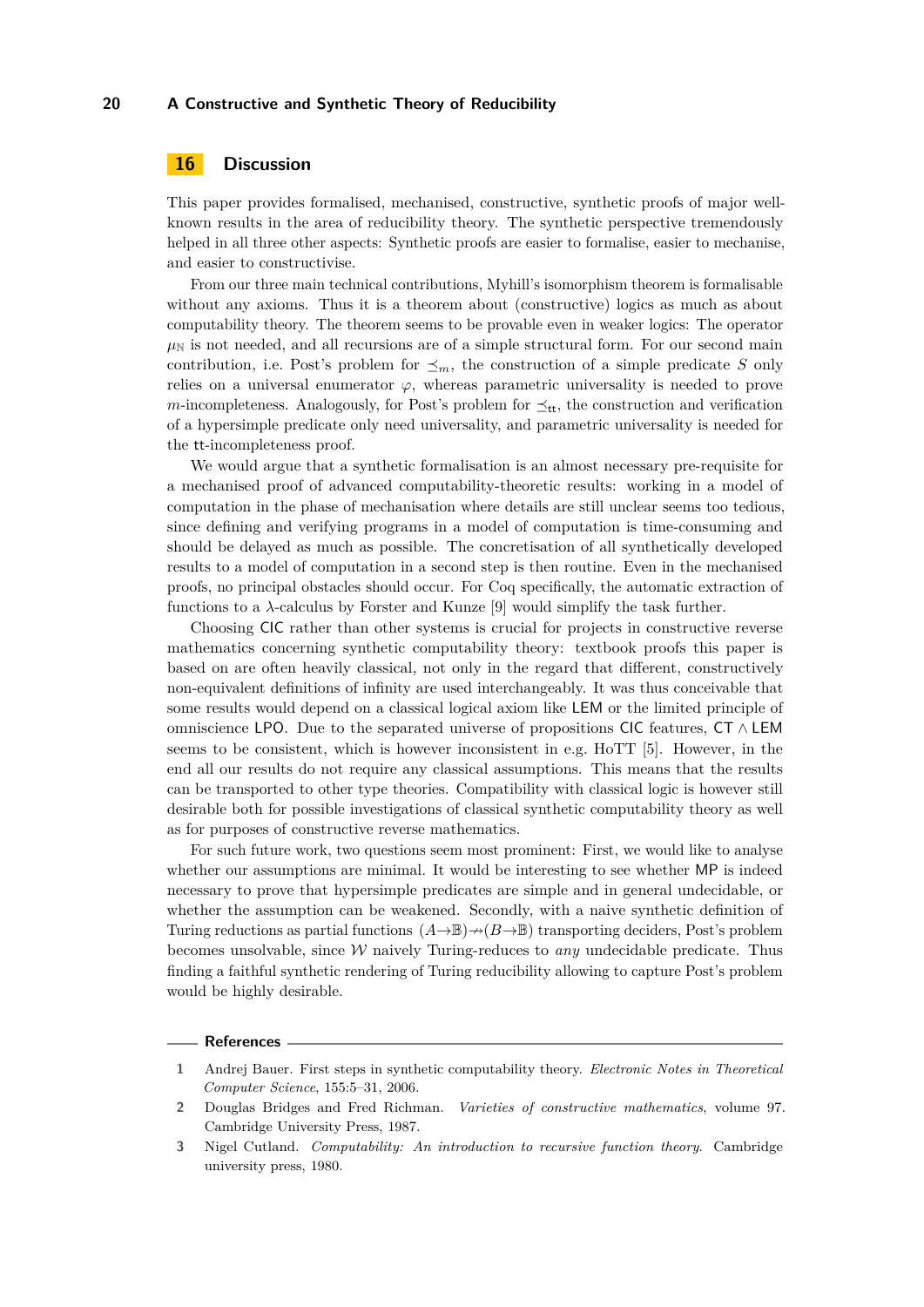#### **Y. Forster, F. Jahn, G. Smolka 21**

- **4** James C. E. Dekker. A theorem on hypersimple sets. *Proceedings of the American Mathematical Society*, 5:791–796, 1954.
- **5** Yannick Forster. Church's Thesis and Related Axioms in Coq's Type Theory. In Christel Baier and Jean Goubault-Larrecq, editors, *29th EACSL Annual Conference on Computer Science Logic (CSL 2021)*, volume 183 of *Leibniz International Proceedings in Informatics (LIPIcs)*, pages 21:1–21:19, Dagstuhl, Germany, 2021. Schloss Dagstuhl–Leibniz-Zentrum für Informatik. URL: <https://drops.dagstuhl.de/opus/volltexte/2021/13455>, [doi:10.4230/](https://doi.org/10.4230/LIPIcs.CSL.2021.21) [LIPIcs.CSL.2021.21](https://doi.org/10.4230/LIPIcs.CSL.2021.21).
- **6** Yannick Forster. *Computability in Constructive Type Theory*. PhD thesis, Saarland University, 2021. URL: <https://ps.uni-saarland.de/~forster/thesis>.
- **7** Yannick Forster. Parametric Church's Thesis: Synthetic computability without choice. In Sergei Artemov and Anil Nerode, editors, *Logical Foundations of Computer Science*, pages 70–89, Cham, 2022. Springer International Publishing. [doi:10.1007/978-3-030-93100-1\\_6](https://doi.org/10.1007/978-3-030-93100-1_6).
- **8** Yannick Forster, Dominik Kirst, and Gert Smolka. On synthetic undecidability in Coq, with an application to the Entscheidungsproblem. In *Proceedings of the 8th ACM SIGPLAN International Conference on Certified Programs and Proofs*, pages 38–51, 2019.
- **9** Yannick Forster and Fabian Kunze. A Certifying Extraction with Time Bounds from Coq to Call-By-Value Lambda Calculus. In John Harrison, John O'Leary, and Andrew Tolmach, editors, *10th International Conference on Interactive Theorem Proving (ITP 2019)*, volume 141 of *Leibniz International Proceedings in Informatics (LIPIcs)*, pages 17:1–17:19, Dagstuhl, Germany, 2019. Schloss Dagstuhl–Leibniz-Zentrum fuer Informatik. URL: [http://drops.](http://drops.dagstuhl.de/opus/volltexte/2019/11072) [dagstuhl.de/opus/volltexte/2019/11072](http://drops.dagstuhl.de/opus/volltexte/2019/11072), [doi:10.4230/LIPIcs.ITP.2019.17](https://doi.org/10.4230/LIPIcs.ITP.2019.17).
- **10** Felix Jahn. *Synthetic One-One, Many-One, and Truth-Table Reducibility in Coq*. Bachelor's thesis, Saarland University, 2020.
- **11** Georg Kreisel. Mathematical logic. *Lectures in modern mathematics*, 3:95–195, 1965. [doi:](https://doi.org/10.2307/2315573) [10.2307/2315573](https://doi.org/10.2307/2315573).
- **12** Bassel Mannaa and Thierry Coquand. The independence of markov's principle in type theory. *Logical Methods in Computer Science*, 13, 2017.
- **13** Andrei Andreevich Markov. The theory of algorithms. *Trudy Matematicheskogo Instituta Imeni VA Steklova*, 42:3–375, 1954.
- **14** John Myhill. Creative sets. 1957.
- **15** Piergiorgio Odifreddi. *Classical recursion theory: The theory of functions and sets of natural numbers*. Elsevier, 1992.
- **16** Christine Paulin-Mohring. Inductive definitions in the system Coq rules and properties. In *International Conference on Typed Lambda Calculi and Applications*, pages 328–345. Springer, 1993.
- **17** Pierre-Marie Pédrot and Nicolas Tabareau. Failure is not an option. In *European Symposium on Programming*, pages 245–271. Springer, 2018.
- **18** Emil L Post. Recursively enumerable sets of positive integers and their decision problems. *bulletin of the American Mathematical Society*, 50(5):284–316, 1944.
- **19** Pierre Pradic and Chad E. Brown. Cantor-bernstein implies excluded middle. *CoRR*, abs/1904.09193, 2019. URL: <http://arxiv.org/abs/1904.09193>, [arXiv:1904.09193](http://arxiv.org/abs/1904.09193).
- **20** Fred Richman. Church's thesis without tears. *The Journal of symbolic logic*, 48(3):797–803, 1983.
- **21** Hartley Rogers. Theory of recursive functions and effective computability. 1987.
- **22** Robert I Soare. *Recursively enumerable sets and degrees: A study of computable functions and computably generated sets*. Springer Science & Business Media, 1999.
- **23** Matthieu Sozeau and Cyprien Mangin. Equations reloaded: High-level dependently-typed functional programming and proving in coq. *Proceedings of the ACM on Programming Languages*, 3(ICFP):1–29, 2019.
- **24** The Coq Development Team. The Coq Proof Assistant, version 8.11.0. [https://doi.org/10.](https://doi.org/10.5281/zenodo.3744225) [5281/zenodo.3744225](https://doi.org/10.5281/zenodo.3744225), Jan 2020. [doi:10.5281/zenodo.3744225](https://doi.org/10.5281/zenodo.3744225).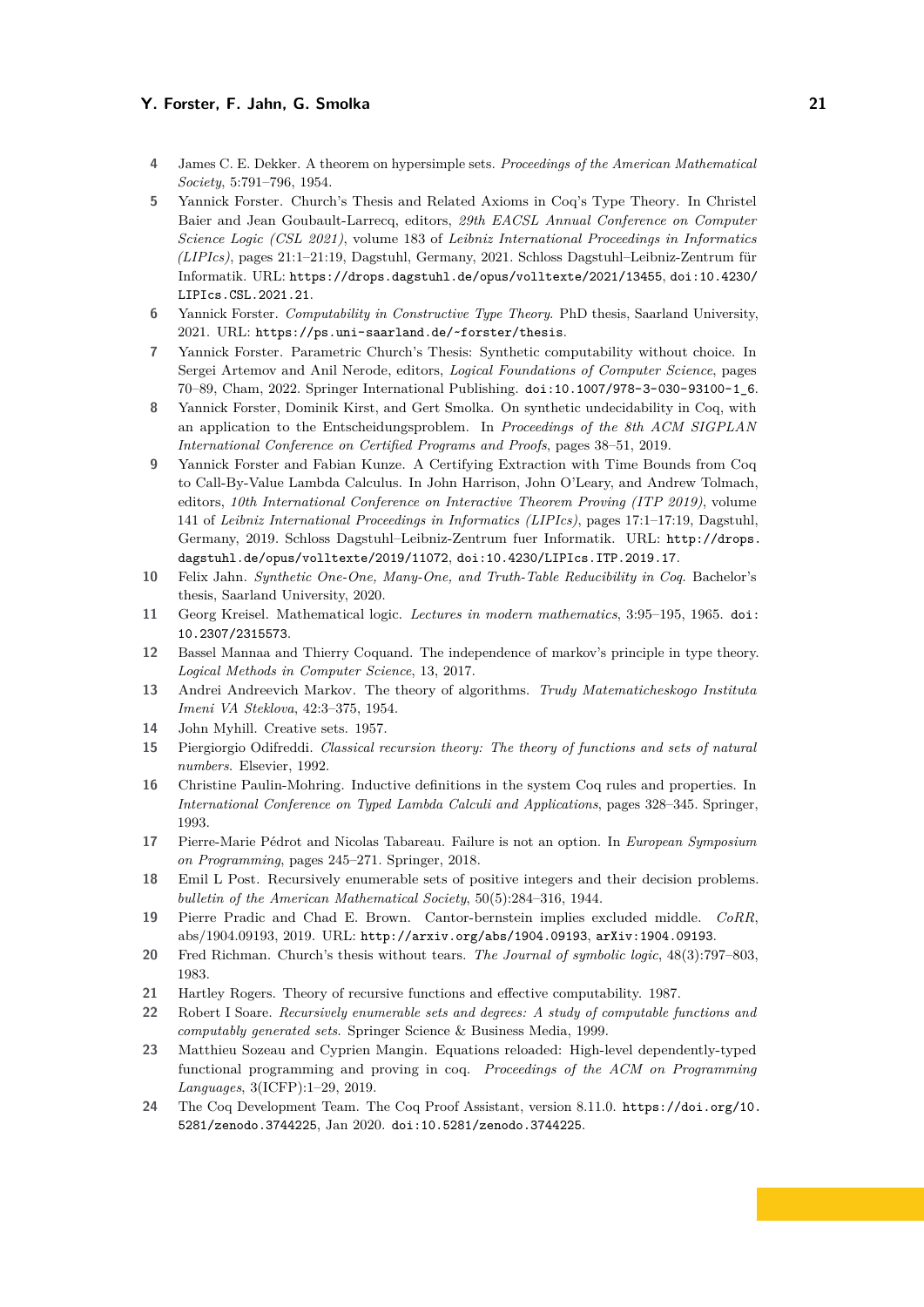- **25** The Coq std++ Team. An extended "standard library" for Coq. [https://gitlab.mpi-sws.](https://gitlab.mpi-sws.org/iris/stdpp) [org/iris/stdpp](https://gitlab.mpi-sws.org/iris/stdpp), 2020.
- **26** Anne Sjerp Troelstra and Dirk van Dalen. Constructivism in mathematics. vol. i, volume 121 of. *Studies in Logic and the Foundations of Mathematics*, 26, 1988.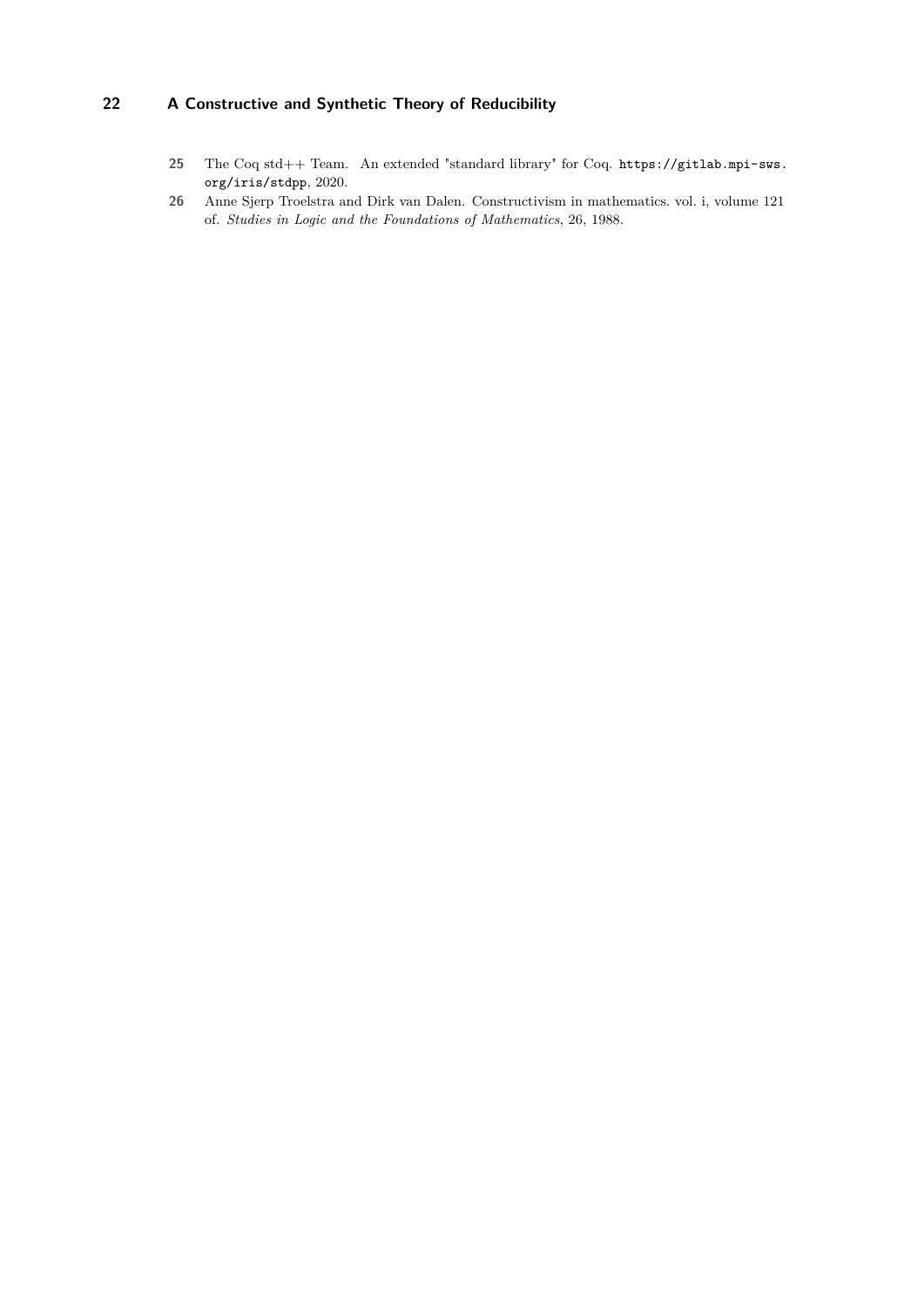### **A Facts in synthetic computability**

- I **Fact 93.** *[1.](https://ps.uni-saarland.de/extras/reducibility-degrees/coqdoc/Undecidability.Synthetic.SemiDecidabilityFacts.html#decidable_semi_decidable) Decidable predicates are semi-decidable.*
- *[2.](https://ps.uni-saarland.de/extras/reducibility-degrees/coqdoc/Undecidability.Synthetic.DecidabilityFacts.html#decidable_conj) Decidability is closed under (pointwise)* ∧*,* ∨*, and* ¬*.*
- *[3.](https://ps.uni-saarland.de/extras/reducibility-degrees/coqdoc/Undecidability.Synthetic.DecidabilityFacts.html#listable_decidable) Listable predicates are decidable.*
- *[4.](https://ps.uni-saarland.de/extras/reducibility-degrees/coqdoc/Undecidability.Synthetic.SemiDecidabilityFacts.html#semi_decidable_enumerable) Semi-decidable predicates on enumerable types are enumerable.*
- *[5.](https://ps.uni-saarland.de/extras/reducibility-degrees/coqdoc/Undecidability.Synthetic.SemiDecidabilityFacts.html#semi_decidable_and) Semi-decidability is closed under (pointwise)* ∧ *and* ∨*.*
- *[6.](https://ps.uni-saarland.de/extras/reducibility-degrees/coqdoc/Undecidability.Synthetic.EnumerabilityFacts.html#enumerable_projection1) The projections*  $\lambda y.\exists x.$  *pxy and*  $\lambda x.\exists y.$  *pxy of an enumerable predicate*  $p:X\rightarrow Y\rightarrow \mathbb{P}$  *are enumerable.*
- *[7.](https://ps.uni-saarland.de/extras/reducibility-degrees/coqdoc/Undecidability.Synthetic.SemiDecidabilityFacts.html#enumerable_semi_decidable) Enumerable predicates on discrete types are semi-decidable.*
- *[8.](https://ps.uni-saarland.de/extras/reducibility-degrees/coqdoc/Undecidability.Synthetic.EnumerabilityFacts.html#enumerable_conj) Enumerability is closed under (pointwise)* ∧ *and* ∨*.*
- *[9.](https://ps.uni-saarland.de/extras/reducibility-degrees/coqdoc/Undecidability.Synthetic.EnumerabilityFacts.html#enumerable_strongly_enumerable_iff) Strongly enumerable predicates are enumerable.*
- *[10.](https://ps.uni-saarland.de/extras/reducibility-degrees/coqdoc/Undecidability.Synthetic.EnumerabilityFacts.html#enumerable_strongly_enumerable_iff) Enumerable inhabited predicates are strongly enumerable.*
- I **Fact 94.** *[1.](https://ps.uni-saarland.de/extras/reducibility-degrees/coqdoc/Undecidability.Synthetic.DecidabilityFacts.html#discrete_nat)* N *and* B *are discrete and enumerable.*
- *[2.](https://ps.uni-saarland.de/extras/reducibility-degrees/coqdoc/Undecidability.Synthetic.DecidabilityFacts.html#discrete_prod) Both discrete and enumerable types are closed under pairs, sums, options, and lists.*

A *retraction* is an injective function with explicit inverse. *X* is a retract of *Y* if there are *I*:  $X \rightarrow Y$  and  $R: Y \rightarrow \mathbb{O}X$  s.t.  $R(Ix) = \text{Some } x$  and  $\forall xy. Ry = \text{Some } x \rightarrow y = Ix$ .

**[Fact 95.](https://ps.uni-saarland.de/extras/reducibility-degrees/coqdoc/Undecidability.Synthetic.EnumerabilityFacts.html#datatype_retract)** *A type is discrete and enumerable if and only if it is a retract of* N*.*

This fact enables most of our results to only mention predicates  $N \rightarrow \mathbb{P}$ , and then transport for free to predicates on infinite, enumerable, discrete types (such as  $L\mathbb{B} \times \mathbb{O}N$ ).

### **B Cylindrification proofs**

We characterise many-one reducibility in terms of one-one reducibility, after we have already done so for truth-table reducibility.

The proofs by Rogers [21, §7.6 Th. VIII] work via so-called cylindrification and we generalise it slightly to apply to base types other than N. In our setting, a cylindrification of a predicate  $p: X \to \mathbb{P}$  is  $p \times Z$  for an inhabited type Z, and predicates of the form  $p \times Z$  in general are called cylinders.

We fix two predicates  $p: X \to \mathbb{P}$ ,  $q: Y \to \mathbb{P}$  and  $z: Z$ .

 $\blacktriangleright$  **[Lemma 96.](https://ps.uni-saarland.de/extras/reducibility-degrees/coqdoc/Undecidability.Synthetic.EnumerabilityFacts.html#char_mm_oo)** Let  $f: Y \times Z \rightarrow Z$  be an injection. Then  $q \leq_m p \leftrightarrow q \times Z \leq_1 p \times Z$ .

**Proof.** We first prove:

- [1.](https://ps.uni-saarland.de/extras/reducibility-degrees/coqdoc/Undecidability.Synthetic.EnumerabilityFacts.html#char_1)  $p \preceq_1 p \times Z$  given  $z: Z$ .
- [2.](https://ps.uni-saarland.de/extras/reducibility-degrees/coqdoc/Undecidability.Synthetic.EnumerabilityFacts.html#char_2)  $p \times Z \preceq_m p$ .
- [3.](https://ps.uni-saarland.de/extras/reducibility-degrees/coqdoc/Undecidability.Synthetic.EnumerabilityFacts.html#char_3) If  $q \leq_m p \times Z$  then  $q \leq_1 p \times Z$ , provided an injection  $q: Y \times X \rightarrow Z$ .

The only interesting proof is (3): Let f reduce q to  $p \times Z$ . Then  $\lambda y.(\pi_1(fy), g(y, \pi_1(fy)))$ is proves  $q \prec_1 p \times Z$ . It is injective since q is injective and correct since f is correct.

Now, the direction from left to right follows from  $(1)$ ,  $(2)$ , and  $(3)$ . The converse direction from  $(1)$  and  $(2)$ .

**P** [Corollary 97.](https://ps.uni-saarland.de/extras/reducibility-degrees/coqdoc/Undecidability.Synthetic.EnumerabilityFacts.html#red_o_max) Let  $f: Y \to Z$  be injective. Then  $p \leq_1 p \times Z$  and for q s.t.  $q \equiv_m p$  and  $p \leq_1 q$ ,  $q \preceq_1 p \times Z$ *.*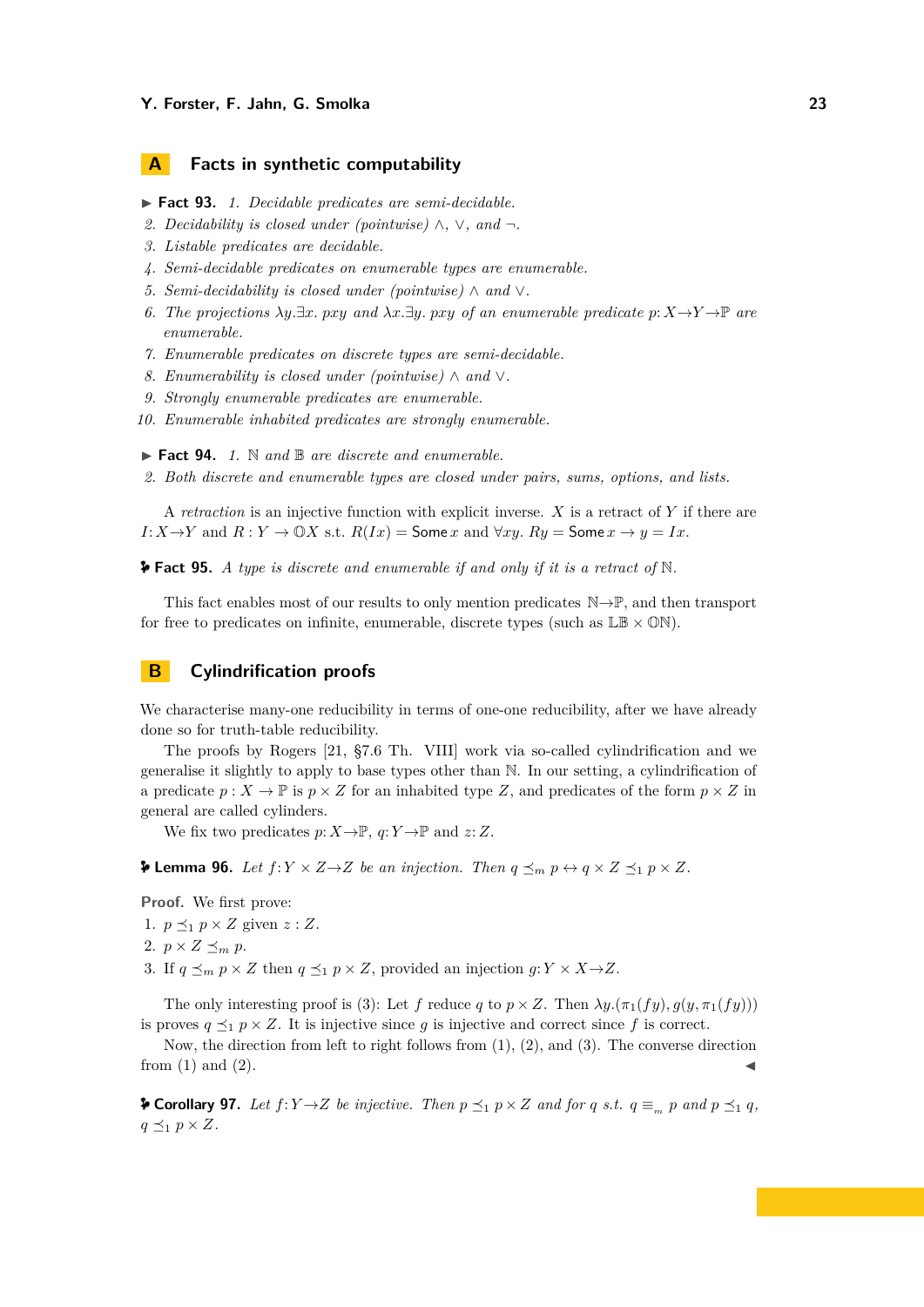### **C Undecidability of** *H<sup>I</sup>*

Finally, we need to show  $H_I$  to be undecidable. Therefore, we give a direct, constructive proof of  $\mathcal{D}H_I\rightarrow\mathcal{D}I$ . To do so, we define a predicate  $\mathcal{B}:\mathbb{N}\rightarrow\mathbb{T}$  describing a certain kind of guardedness with guards in  $\overline{H_I}$ :

 $\mathcal{B}_n := \sum x \cdot E_I x > n \wedge \overline{H_I} x$ 

**[Lemma 98.](https://ps.uni-saarland.de/extras/reducibility-degrees/coqdoc/Undecidability.Synthetic.EnumerabilityFacts.html#greater_el)**  $\forall nx.\Sigma x' \geq x.E_Ix' > n$ .

**Proof.** By the injectivity of  $E_I$  using Lemma 25.

**[Lemma 99.](https://ps.uni-saarland.de/extras/reducibility-degrees/coqdoc/Undecidability.Synthetic.EnumerabilityFacts.html#inner_loop)** *Let*  $H_I$  *be decidable by some f. Then*,  $\forall nx'.(\mathcal{B}n) + (\Sigma x > x'.E_I x < n)$ *.* 

**Proof.** Let  $H_I$  be decidable. Given *n* and  $x'$ , we show

 $\forall n_0 \geq x'. E_I n_0 > n \rightarrow (\mathcal{B}n) + (\Sigma x > x'. E_I x < n)$ 

by complete induction on  $E_I n_0$ :

Let  $n_0 \geq x'$  with  $E_I n_0 > n$ . If  $\overline{H_I} n_0$ ,  $\mathcal{B}n$  holds and we are done. If  $H_I n_0$  holds, we have  $\exists n_1 > n_0$ .  $E_I n_1 < E_I n_0$ . Applying  $\mu_N$  gives the stronger assumption  $\Sigma n_1 > n_0$ .  $E_I n_1 <$  $E_I n_0$ . Then, induction for  $E_I n_1$  implies the claim.

Finally, Lemma 98 yields  $n_0 \geq x'$  as assumed in the claim.

**[Lemma 100.](https://ps.uni-saarland.de/extras/reducibility-degrees/coqdoc/Undecidability.Synthetic.EnumerabilityFacts.html#all_boundable)** *Let H<sup>I</sup> be decidable by some f. Then,* ∀*n.*B*n.*

**Proof.** Let  $H_I$  be decidable. Given *n*, we first show

 $\forall d.(\mathcal{B}_n) + (\Sigma L \neq L \wedge |L| = d \wedge \forall x \in L \neq E_I x \leq n$ 

by induction on *d*:

The base case is immediate by picking  $L := []$ . In the step case, the inductive hypothesis either yields  $\mathcal{B}_n$  which shows the claim or a duplicate-free list *L* with  $|L| = d$  and  $\forall x \in$  $L.E_I x \le n$  and an element  $x > \max L$ . Now, Lemma 99 for  $x' := \max L$  yields again either Bn or an element  $x > \max L$  with  $E_I x \leq n$ . Then,  $(x :: L)$  is a list as required which.

For  $d := 2 + n$  however,  $\Sigma L \# L \wedge |L| = 2 + n \wedge \forall x \in L \# L \times \mathbb{Z}$  is contradictory: By the injectivity of  $E_I$ , map  $E_I L$  is duplicate-free,  $|\text{map } E_I L| = 2 + n > |[0, \ldots, n]$  but  $∀x ∈ \text{map } E_I L.x ∈ [0, ..., n]$ . Lemma 25 implies the contradiction. Hence, we have  $Bn$ .  $\blacktriangleleft$ 

**[Lemma 101.](https://ps.uni-saarland.de/extras/reducibility-degrees/coqdoc/Undecidability.Synthetic.EnumerabilityFacts.html#bound_dec)** (∀*n.*B*n*) → D*I.*

**Proof.**  $\forall n. \mathcal{B}n$  yields  $\forall n. \Sigma x. E_I x \geq n \land \forall x_0 > x. E_I x_0 > E_I x$  which implies  $H : \forall n. \Sigma x. \forall x_0 >$  $x.E_I x_0 > n.$ 

Then,  $\lambda n.n \in \mathbb{B}$  map  $E_I$   $[0, \ldots, \pi_1(Hn)]$  decides *I*.

**P** [Corollary 102.](https://ps.uni-saarland.de/extras/reducibility-degrees/coqdoc/Undecidability.Synthetic.EnumerabilityFacts.html#HS_red)  $\mathcal{D}H_I \rightarrow \mathcal{D}I$ .

**Proof.** Directly by Lemma 100 and Lemma 101.

#### **[Corollary 103.](https://ps.uni-saarland.de/extras/reducibility-degrees/coqdoc/Undecidability.Synthetic.EnumerabilityFacts.html#HS_undec)** *H<sup>I</sup> is undecidable.*

It seems that this fully constructive proof of  $\mathcal{D}H_I \to \mathcal{D}I$  can be turned into an again fully constructive Turing reduction from *I* to  $H_I$ , provided a reasonable notion of synthetic Turing reductions: Instead of applying  $\mu_N$  to the proof of  $H_1n_0$  in Lemma 99, partial functions (that must be crucially present in Turing reductions) would allow to find  $n_1 > n_0$  with  $E_I n_1 < E_I n_0$  via an unbounded search.